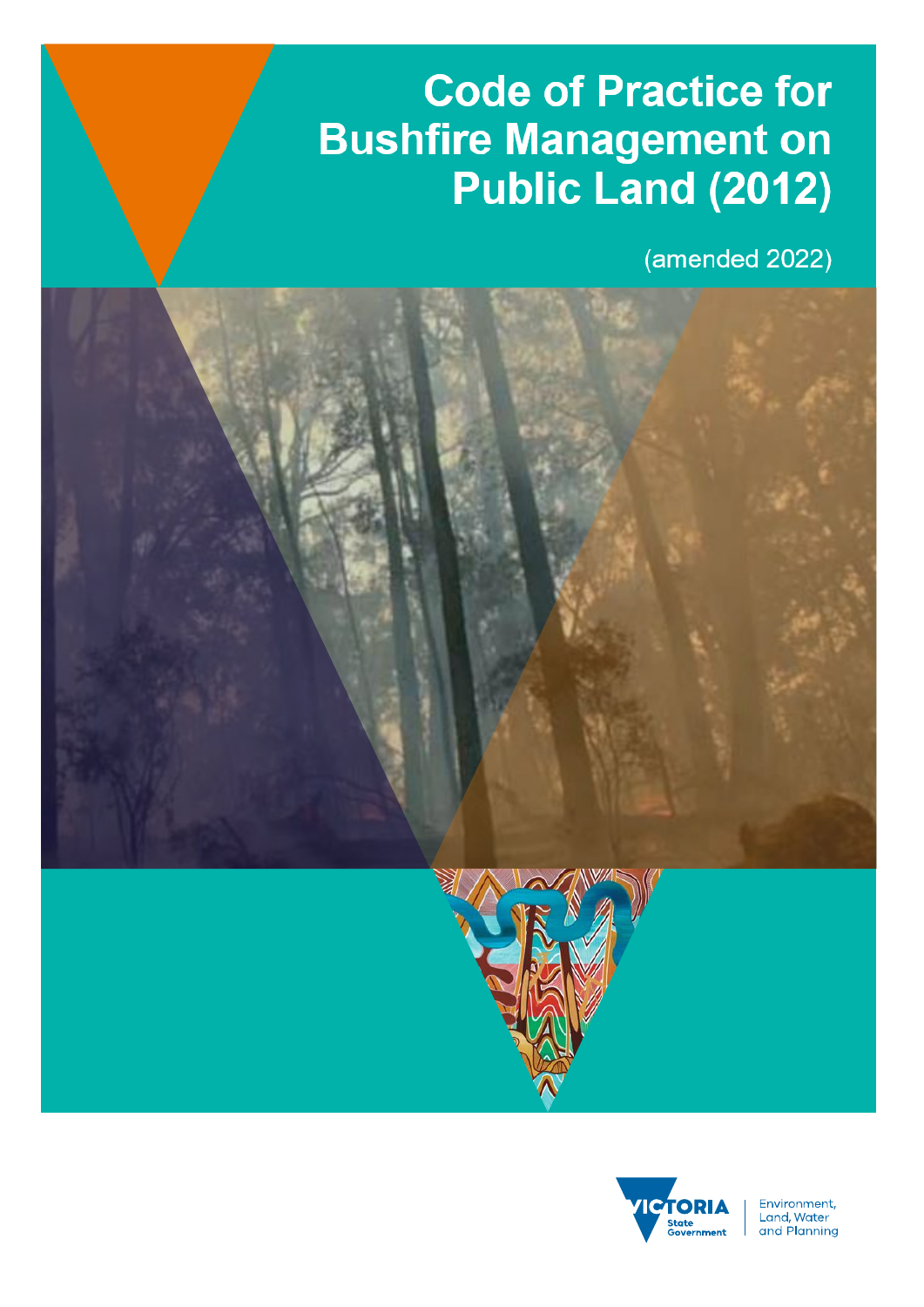#### **Acknowledgment**

We acknowledge and respect Victorian Traditional Owners as the original custodians of Victoria's land and waters, their unique ability to care for Country and deep spiritual connection to it. We honour Elders past and present whose knowledge and wisdom has ensured the continuation of culture and traditional practices.

We are committed to genuinely partner, and meaningfully engage, with Victoria's Traditional Owners and Aboriginal communities to support the protection of Country, the maintenance of spiritual and cultural practices and their broader aspirations in the 21st century and beyond.



© The State of Victoria Department of Environment, Land, Water and Planning 2022



This work is licensed under a Creative Commons Attribution 4.0 International licence. You are free to re-use the work under that licence, on the condition that you credit the State of Victoria as author. The licence does not apply to any images, photographs or branding, including the Victorian Coat of Arms, the Victorian Government logo and the Department of Environment, Land, Water and Planning (DELWP) logo. To view a copy of this licence, visit

<http://creativecommons.org/licenses/by/4.0/> ISBN 978-1-74287-420-3 (online)

#### **Disclaimer**

This publication may be of assistance to you but the State of Victoria and its employees do not guarantee that the publication is without flaw of any kind or is wholly appropriate for your particular purposes and therefore disclaims all liability for any error, loss or other consequence which may arise from you relying on any information in this publication.

## **Accessibility**

If you would like to receive this publication in an alternative format, please telephone the DELWP Customer Service Centre on 136186, email [customer.service@delwp.vic.gov.au,](mailto:customer.service@delwp.vic.gov.au) or via the National Relay Service on 133 677 [www.relayservice.com.au.](http://www.relayservice.com.au/) This document is also available on the internet at [www.delwp.vic.gov.au.](http://www.delwp.vic.gov.au/)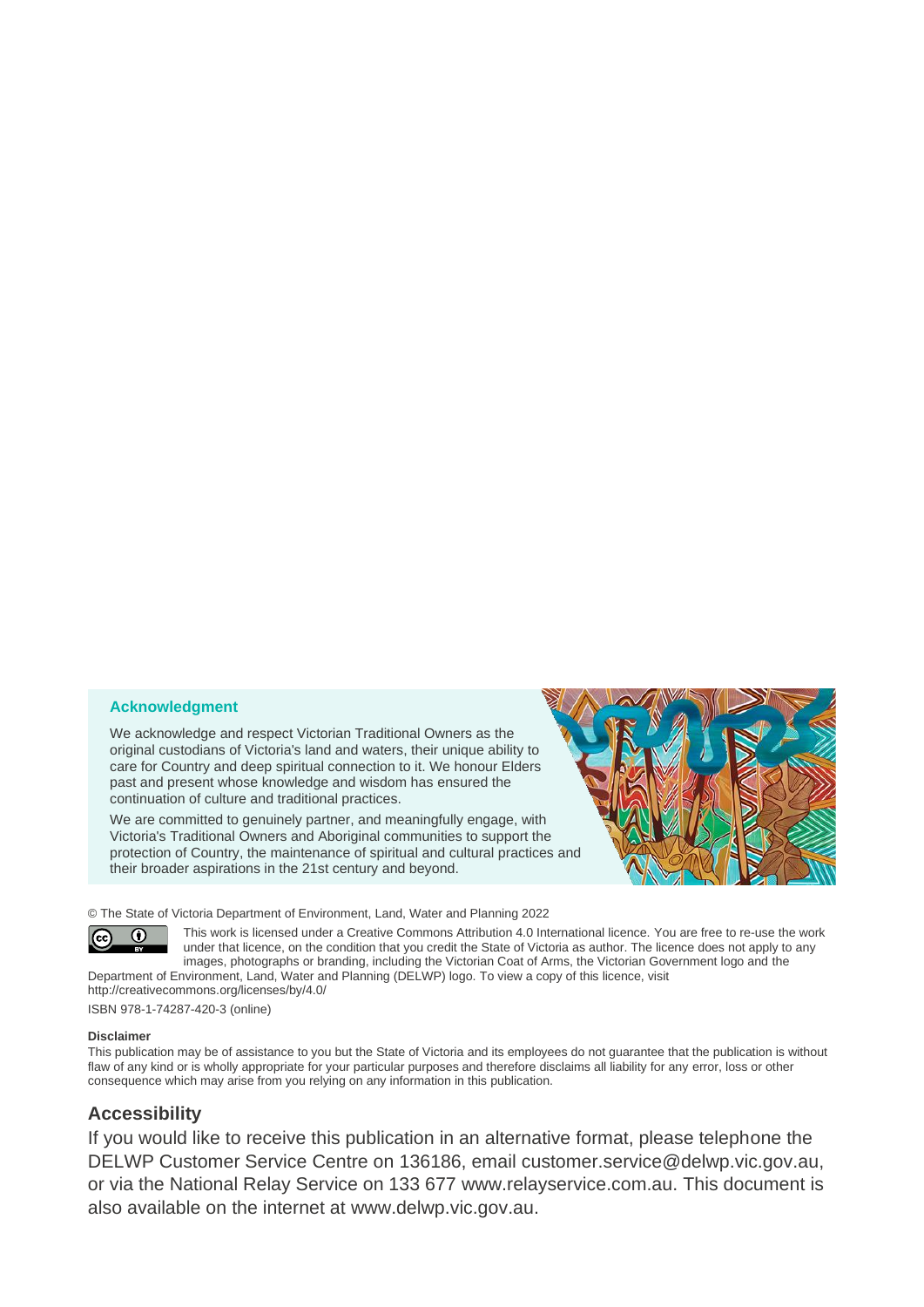# Amendments

**Published:** Victoria Government Gazette G 27 - 2012

**Varied:** Victoria Government Gazette S 313 - 2022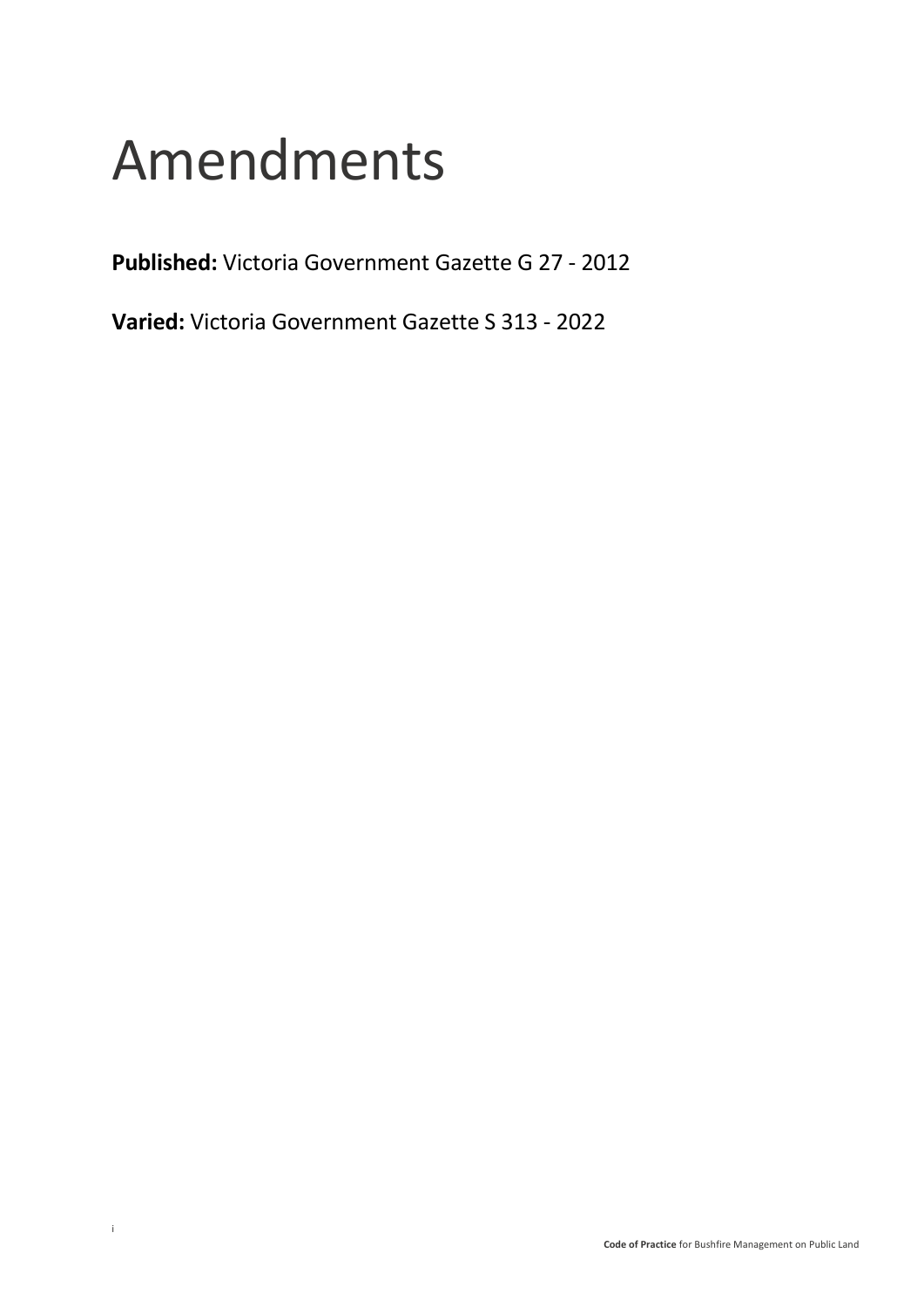# Contents

| 1. Risk-based bushfire management and planning  6 |  |
|---------------------------------------------------|--|
|                                                   |  |
|                                                   |  |
|                                                   |  |
|                                                   |  |
|                                                   |  |
|                                                   |  |
|                                                   |  |
|                                                   |  |
|                                                   |  |
|                                                   |  |
|                                                   |  |
|                                                   |  |
|                                                   |  |
|                                                   |  |
| 4. Fuel management including planned burning 17   |  |
|                                                   |  |
|                                                   |  |
|                                                   |  |
|                                                   |  |
|                                                   |  |
|                                                   |  |
|                                                   |  |
|                                                   |  |
|                                                   |  |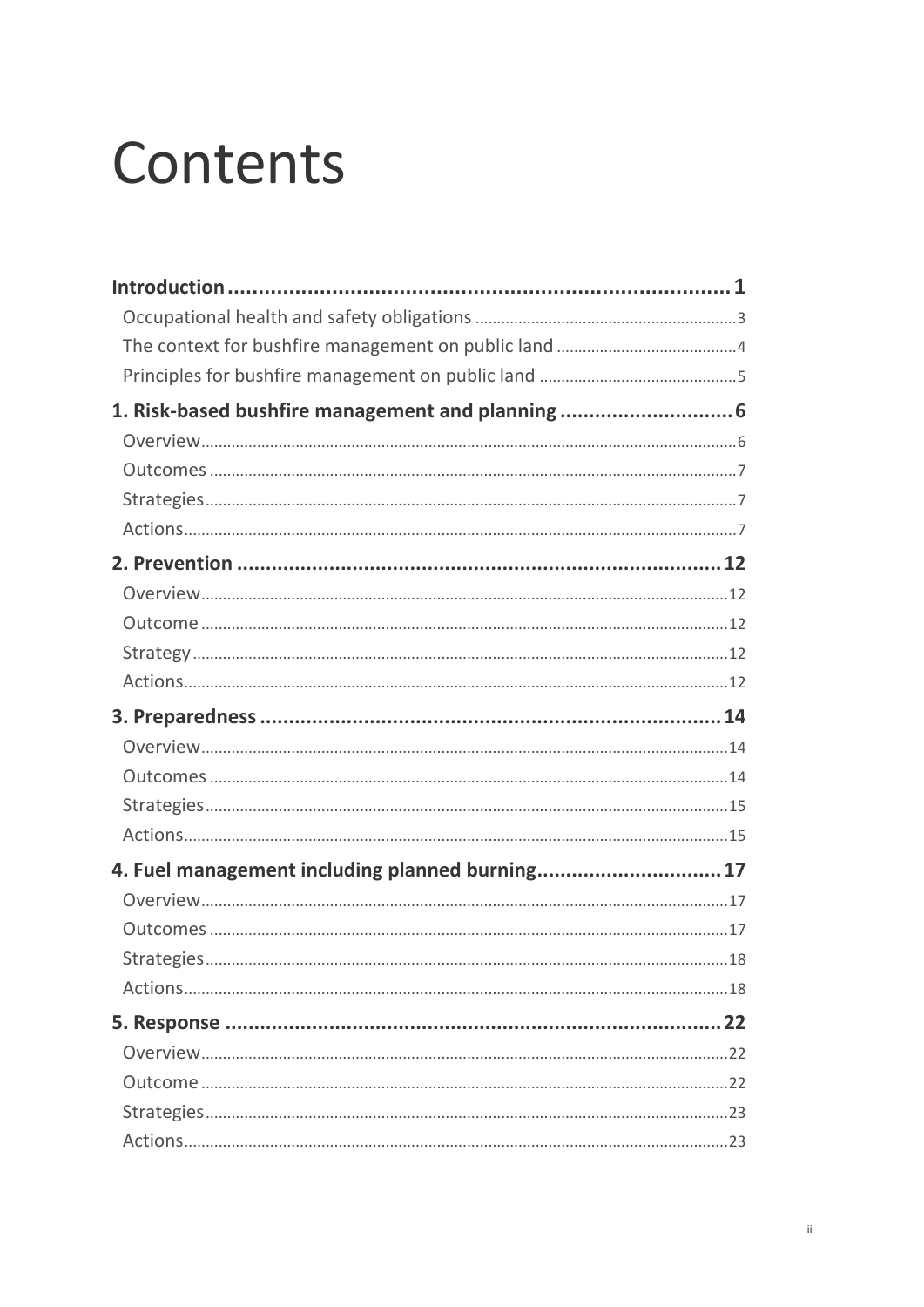| 26 |
|----|
|    |
|    |
|    |
|    |
|    |
|    |
|    |
|    |
|    |
|    |
|    |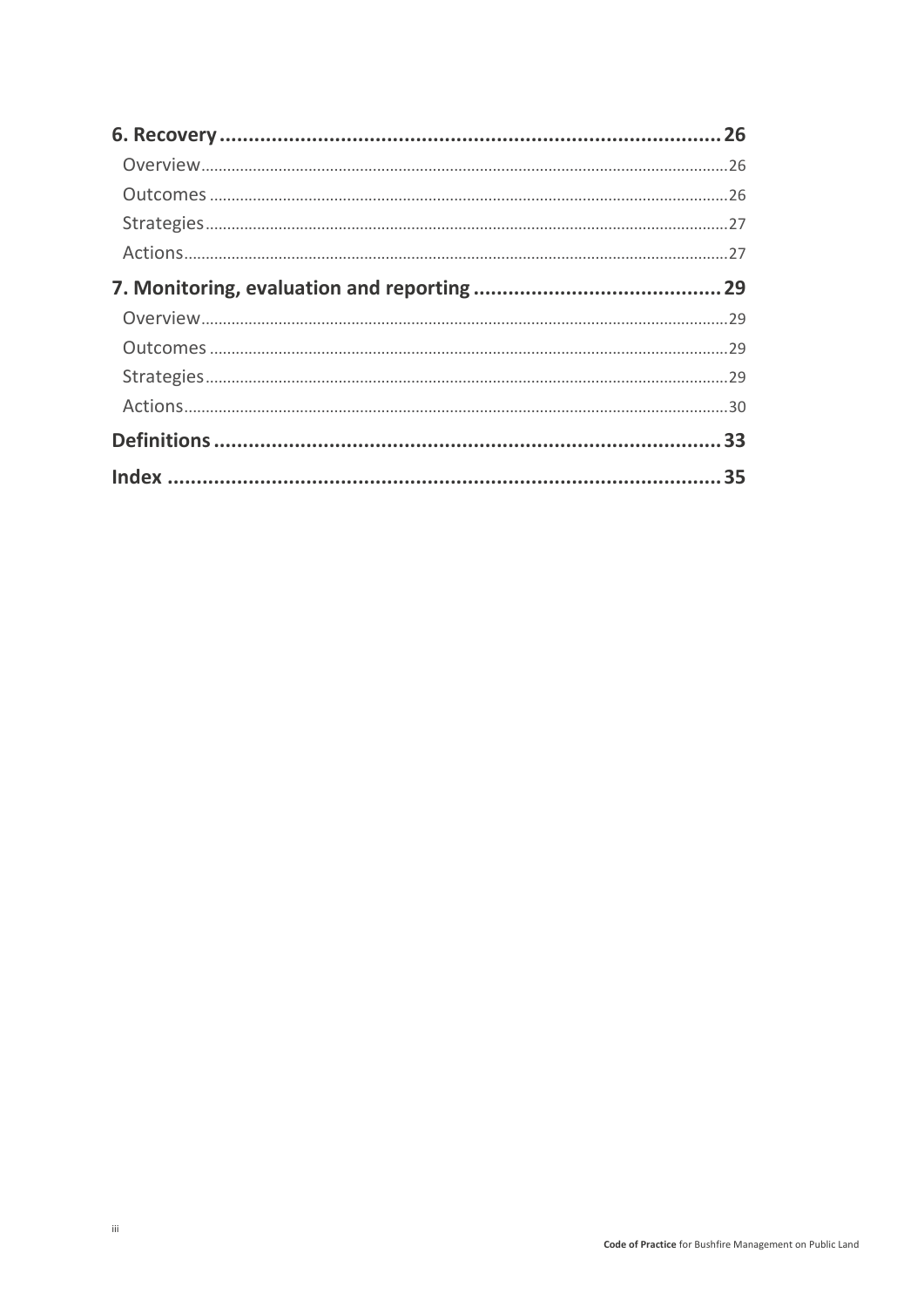# <span id="page-5-0"></span>Introduction

#### **Background**

- <sup>1</sup> This is a Code of Practice for the purposes of section 31(1) of the *Conservation Forests and Lands Act 1987*.
- <sup>2</sup> This Code of Practice replaces the Code of Practice for Fire Management on Public Land (Revision 1) 2006.

#### **Purpose of the Code**

- <sup>3</sup> The purpose of this Code is to:
	- Support the Department of Environment, Land, Water and Planning (the Department) to meet its legislative responsibilities.
	- Set the objectives for bushfire management on public land, and strategies and actions across the prevention, preparedness, fuel management (including planned burning), response and recovery spectrum to achieve those objectives.
	- Provide a risk analysis framework that assists the Department to effectively and efficiently achieve bushfire management objectives.
	- Establish a monitoring, evaluation and reporting framework for bushfire management.
	- Outline actions which will be undertaken during prevention, preparedness, fuel management, response and recovery.

**Primary objectives for bushfire management on public land in Victoria**

- <sup>4</sup> **There are two primary objectives for bushfire management on public land:**
	- **• To minimise the impact of major<sup>1</sup> bushfires on human life, communities, essential and community infrastructure, industries, the economy and the environment. Human life will be afforded priority over all other considerations.**
	- **• To maintain or improve the resilience of natural ecosystems and their ability to deliver services such as biodiversity, water, carbon storage and forest products.**

<sup>1</sup> The term "major" is used in the *Emergency Management Act* 2013. A small number of major bushfires have caused the greatest loss. Effort will be focused on reducing the impact of these events.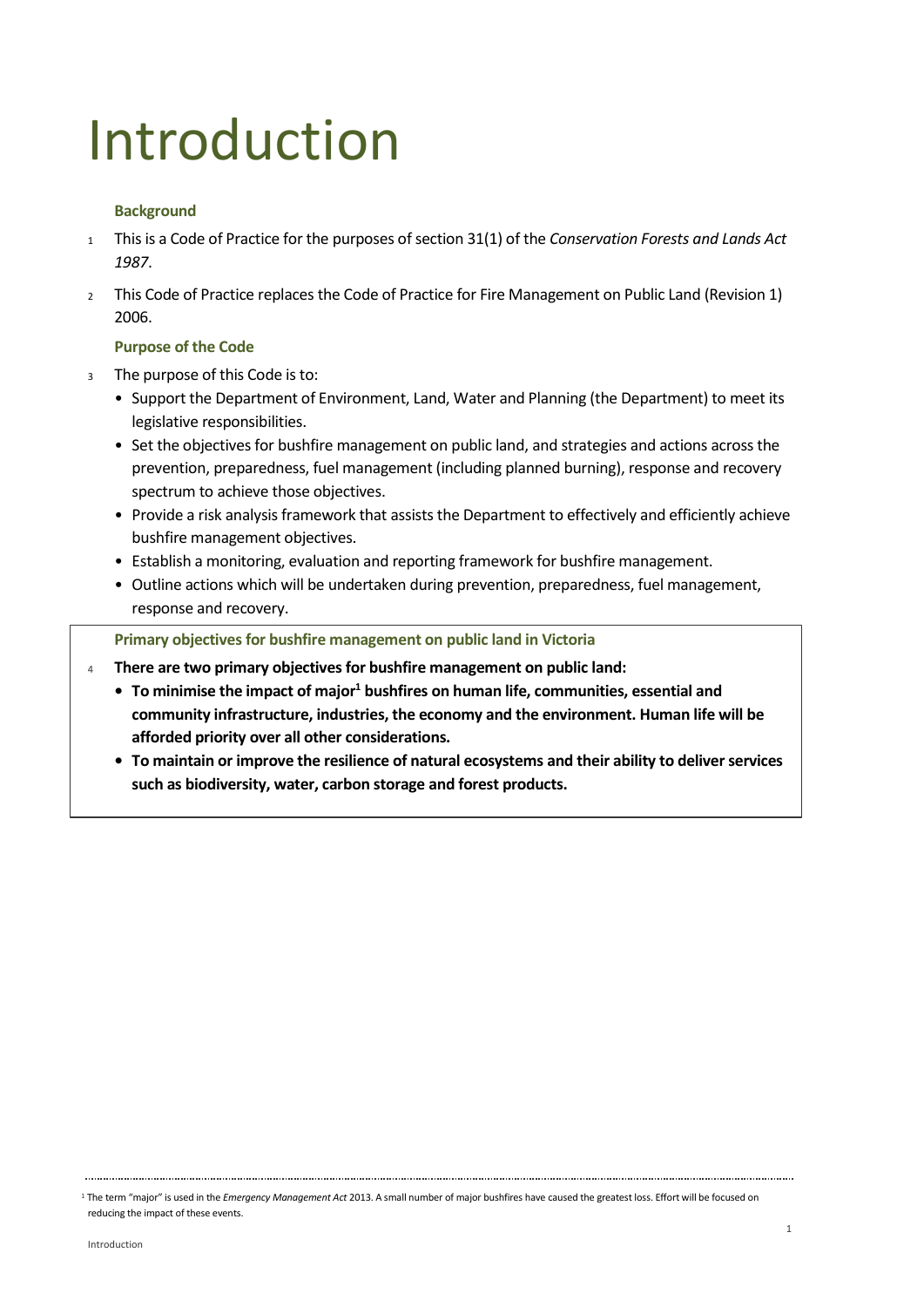- <sup>5</sup>To achieve these objectives, the Department will:
	- Implement the bushfire management strategies in this Code.
	- Plan and undertake the bushfire management actions in each section of this Code.
	- Monitor, evaluate and report on progress towards delivering outcomes.
- <sup>6</sup> This Code is not intended to create any legal rights or give rise to any cause of action.
- <sup>7</sup> This Code is divided into seven major sections:
	- Risk-based Bushfire Management and Planning
	- Prevention
	- **Preparedness**
	- Fuel management (including planned burning)
	- **Response**
	- **Recovery**
	- Monitoring, Evaluation and Reporting.

#### Primary objectives for bushfire management on public land

1. To minimise the impact of major bushfires on human life, communities, essential and community infrastructure, industries, the economy and the environment. Human life will be afforded priority over all other considerations.

2. To maintain or improve the resilience of natural ecosystems and their ability to deliver services such as biodiversity, water, carbon storage and forest products.



#### **Figure 1 - Structure of the Code**

#### **Scope of the Code**

<sup>8</sup> This Code outlines **what** the Department will consider or do on public land to achieve bushfire management outcomes and objectives. This Code does not prescribe the operational detail for **how** the Department will achieve these goals. This detail will be specified in bushfire management manuals and guidelines, which will be publicly available and consistent with this Code.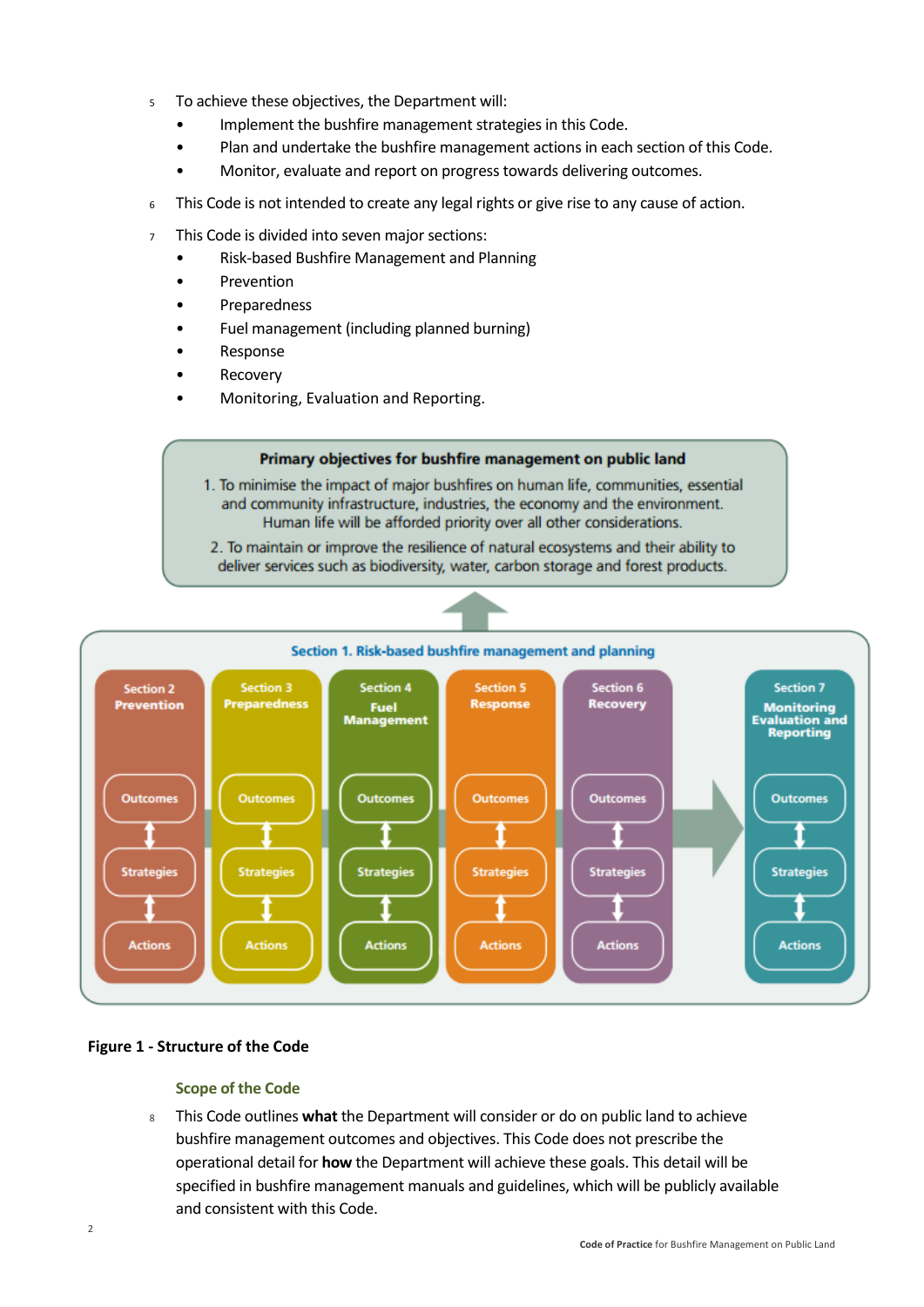#### **Application**

- <sup>9</sup> Under the *Forests Act 1958*, the Secretary will have regard to any relevant Code of Practice, in applying and using fire in a State forest or national park, or on protected public land.
- <sup>10</sup> This Code applies to bushfire prevention, preparedness, fuel management (including planned burning), response and recovery activities undertaken by agencies on public land in Victoria.
- <sup>11</sup> Departmental and other agency staff will meet their obligations under this Code through assigned levels of delegation, funding, resourcing, training, agreements and planning as provided in the Department's table of delegations, Departmental and other relevant instructions and partnership agreements.

#### **Governance**

- <sup>12</sup> Unless otherwise stated, the Department administers the implementation of this Code including:
	- compliance with this Code
	- achieving this Code's objectives.

#### **Review of the Code**

- <sup>13</sup> This Code will expire on 31 December 2024. This Code will be reviewed prior to its expiry.
- <sup>14</sup> This Code may be reviewed at any other time to take account of changes in legislation, policy, information and significant change in bushfire management.
- <sup>15</sup> The process for review is the same as for the development of this Code and is outlined in the *Conservation*, *Forests and Lands Act 1987*.

#### <span id="page-7-0"></span>**Occupational health and safety obligations**

<sup>16</sup> The safety of all personnel is critical. Occupation health and safety legislation imposes a duty on employers to ensure, so far as is reasonably practicable, that an employer, provide and maintain a working environment that is safe and without risks to health for its workers.

#### **Welfare of emergency management personnel**

<sup>17</sup> The Department will, to the extent practicable and in accordance with relevant procedural guidelines, provide emergency management personnel with sufficient time to rest to relieve fatigue and stress from their involvement in bushfire management.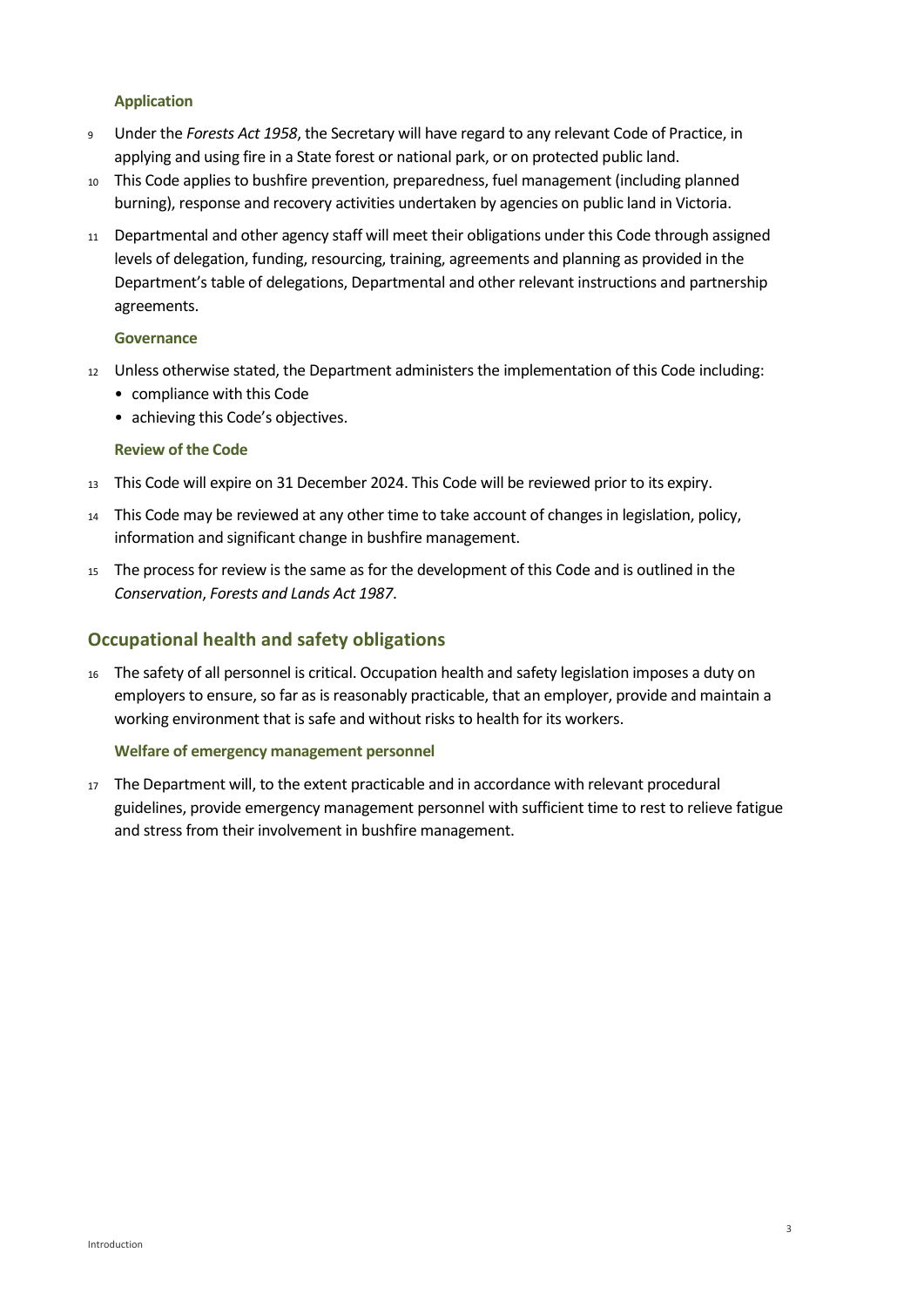# <span id="page-8-0"></span>**The context for bushfire management on public land**

#### **Bushfires and the environment**

- <sup>18</sup> Bushfires are a natural part of the Australian environment. South east Australia, including Victoria, is one of the most bushfire-prone areas in the world.
- <sup>19</sup> Natural ignition (lightning) and indigenous burning practices have shaped ecosystems over tens of thousands of years. Many species are reliant on bushfire to regenerate and maintain their health. Conversely, some ecosystems and species are fire sensitive and can be adversely affected by inappropriate fire.
- <sup>20</sup> Bushfire risk has increased with human settlement and development. Throughout the latter part of the twentieth century, successful suppression efforts kept most bushfires to a small size, removing much of the natural fire from the landscape, resulting in unnatural fuel hazard. Planned burning is the key process to introduce fire back into the environment to reduce such hazard. This not only helps to reduce the severity and intensity of bushfires, but also plays an important role in achieving multiple land management objectives such as improving ecological health.
- <sup>21</sup> In the first decade of the twenty-first century, following a decade of drought, the number and severity of bushfires increased significantly. Major bushfires included two in excess of one million hectares and the tragic Black Saturday fires of February 2009 which resulted in the loss of 173 lives and the destruction of more than 2,000 homes.
- <sup>22</sup> Climate change projections point to a higher frequency of extreme events including floods, droughts and bushfires.

#### **The impact of bushfires**

- <sup>23</sup> Bushfires threaten many facets of our lives including: human life, community infrastructure (for example transmission of electricity), property, cultural heritage, industries, the environment and the quality and yield of water catchments. Local economies are also dependent on the bush for industries such as timber harvesting, tourism and apiary.
- 24 The natural forest carbon cycle is a balanced system over long periods of time, with fire releasing carbon into the atmosphere and forest regeneration and growth capturing carbon. High intensity bushfires can create an imbalance in this carbon cycle by releasing large volumes of carbon into the atmosphere and requiring a longer re-growth period to restore the carbon balance.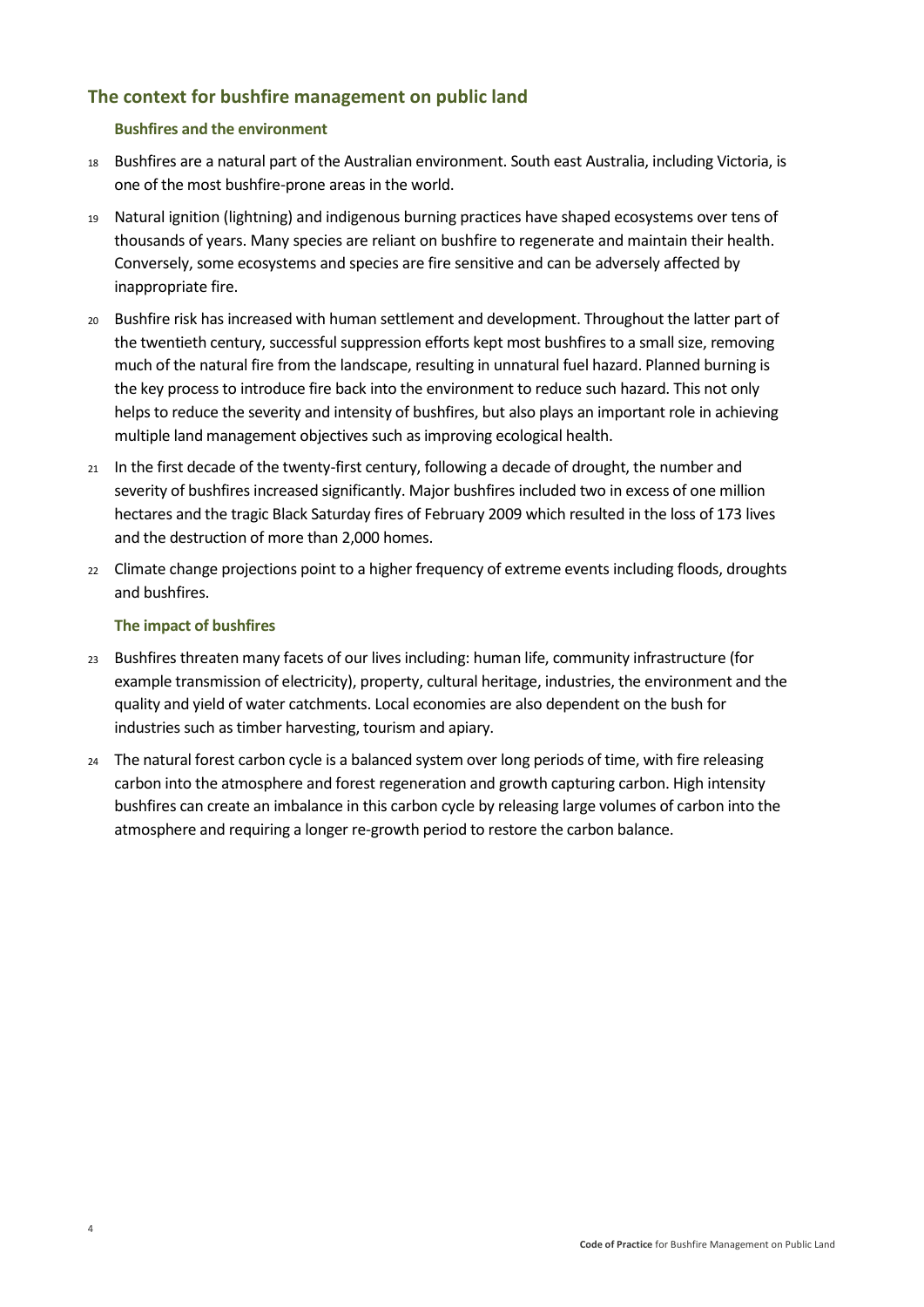### <span id="page-9-0"></span>**Principles for bushfire management on public land**

 $25$  The following principles will guide all of the Department's bushfire management activities:

#### **Protection of human life as the highest priority**

<sup>26</sup> The protection of human life (emergency services personnel and the community) will be given priority over all other obligations in bushfire management.

#### **Ecosystem resilience**

27 Fire will be used deliberately in the landscape to meet legislative obligations and land management objectives, which promote ecological resilience and facilitate ecosystem services at a landscape level.

#### **Learning to live with bushfires – community involvement in bushfire management**

<sup>28</sup> Bushfires are inevitable and cannot always be prevented. Community involvement and action is an integral component of bushfire management and sets the foundation for the Department's role in the implementation of a multi-tenure, multi- agency bushfire management approach.

#### **Consistency of purpose and clarity of command and control**

<sup>29</sup> Successful bushfire risk mitigation relies on consistency of purpose and clarity of command and control for all bushfire response actions, irrespective of organisational structures.

#### **Bushfire management undertaken at landscape scale**

<sup>30</sup> Victoria has a great diversity of environments, land uses and built assets. Because of this, goals for bushfire management vary across different localities. There will be clearly articulated landscape-level objectives, which encourage fire agencies to work together to achieve the objectives of this Code.

#### **Decisions based on risk analysis**

<sup>31</sup> Bushfire risk cannot be eliminated. Decisions about bushfire management will be based on risk analysis and will be transparent. Integrated risk analysis requires the Department to be part of a multi-tenure, multi-agency bushfire management approach.

#### **Integration of learning and knowledge**

<sup>32</sup> Analysis of fire events is based on operational and scientific evidence, and experience and local knowledge. The intent will be integration of all forms of knowledge and information about fire history, with analysis at the local and landscape levels. Learning and knowledge will be used as part of an adaptive management approach to bushfire management.

#### **Shared responsibility**

<sup>33</sup> Bushfire mitigation and management is a shared responsibility between the community, industries, land and fire agencies and governments – where individual action and responsibility will be integrated. An integrated and interoperable approach is the best way to minimise bushfire risks to lives, property and the environment.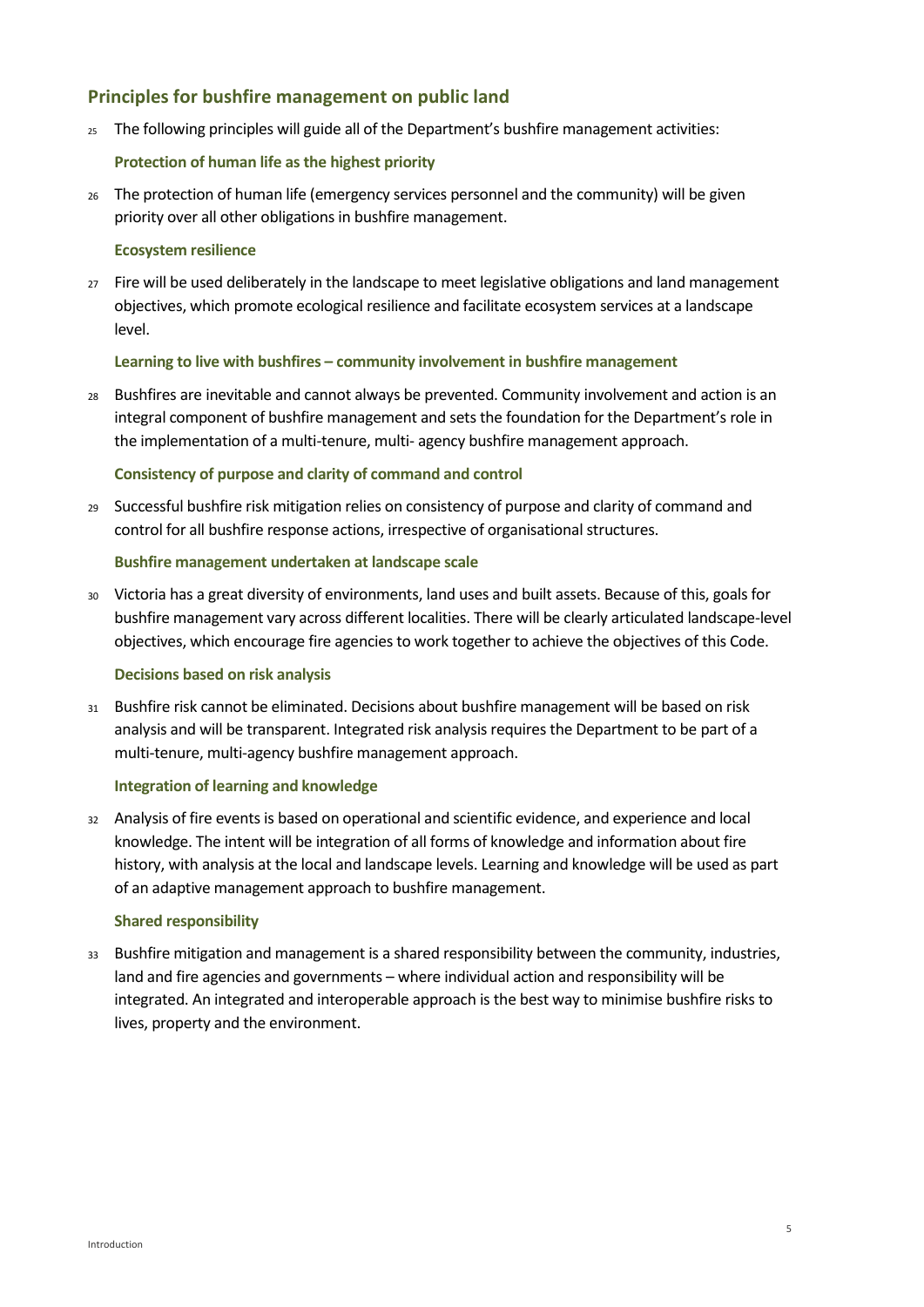# <span id="page-10-0"></span>Risk-based bushfire management and planning Section 1

# <span id="page-10-1"></span>**Overview**

- <sup>34</sup> In Victoria, a small number of bushfires have caused great losses of human life and property. The Department will plan and implement strategies and actions to reduce the impact of these types of events. Strategies and actions to reduce the impacts of bushfires will be supported by monitoring, evaluation and reporting.
- <sup>35</sup> This section of the Code outlines the Department's risk analysis framework for bushfire management in Victoria. The framework is consistent with the Australian/New Zealand Standard for risk management ISO 31000.
- <sup>36</sup> The ISO Standard defines risk as the "effect of uncertainty on objectives". The primary bushfire management objectives defined in this Code are:
	- To minimise the impact of major bushfires on human life, communities, essential and community infrastructure, industries, the economy and the environment. Human life will be afforded priority over all other considerations.
	- To maintain or improve the resilience of natural ecosystems and their ability to deliver services such as biodiversity, water, carbon storage and forest products.
- 37 In this Code, risk management means measures taken to reduce the likelihood and consequence of events (or a combination of events) that can negatively impact on these objectives. Significant risks to these objectives include unnaturally high fuel hazard, increasing population density at the urban/rural interface and inappropriate fire regimes.
- <sup>38</sup> Risk management strategies and actions will have positive and negative impacts on the objectives in this Code, so trade-offs will be required at times.
- <sup>39</sup> Under the *Forests Act 1958*, the Secretary is responsible for the immediate prevention and suppression of fire, and for the planned prevention of fire on public land.
- <sup>40</sup> Bushfire management planning is the process used to devise bushfire management strategies and actions. Bushfire management planning will clearly describe the expected impacts of strategies and actions.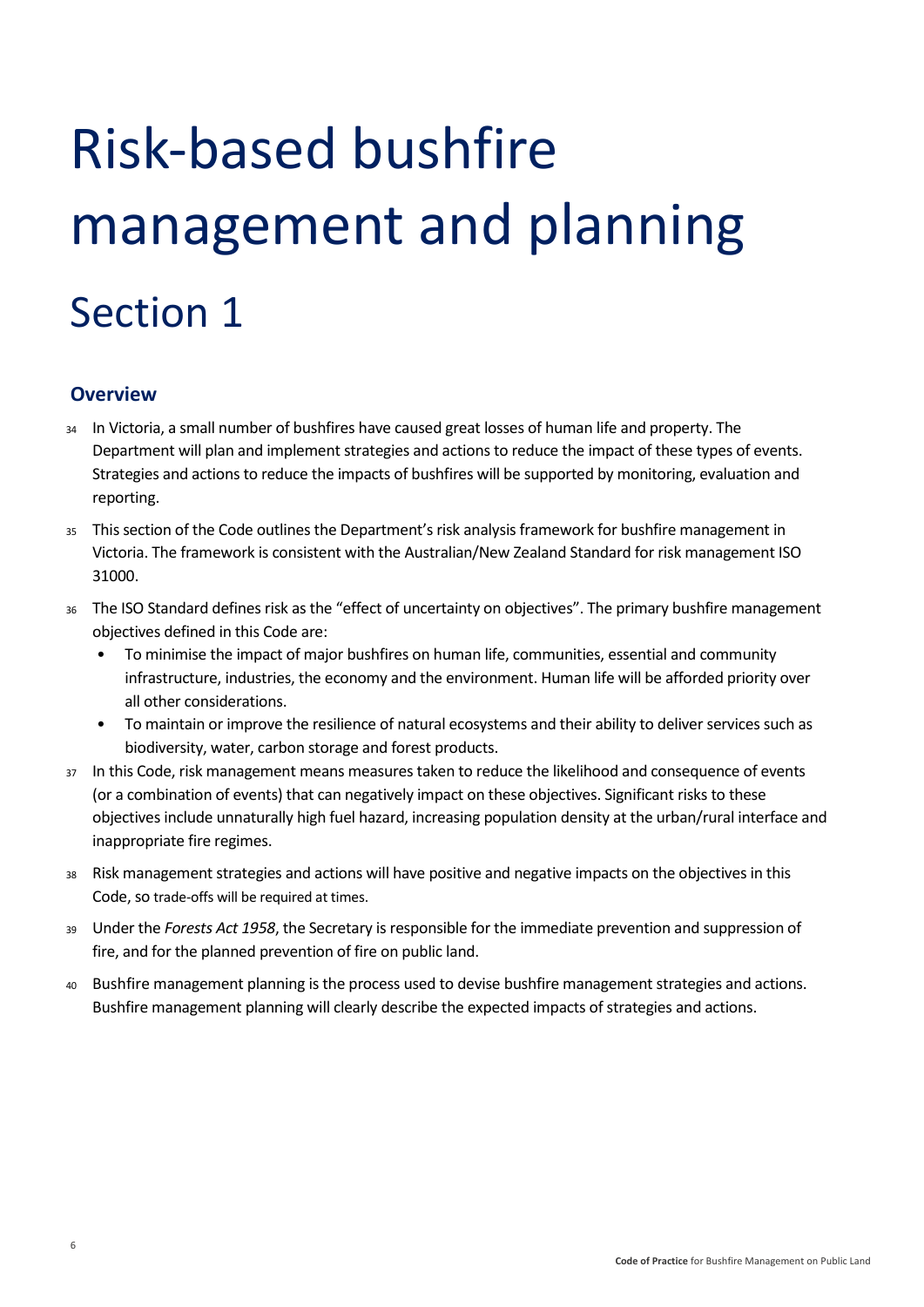# <span id="page-11-0"></span>**Outcomes**

- **<sup>41</sup> Bushfire management planning is undertaken within a risk-based framework that:**
	- **aligns with the two objectives of this Code**
	- **uses science and knowledge of community needs to guide bushfire management strategies and actions**
	- **enables performance against the objectives to be measured, evaluated and reported**
	- **identifies, analyses, evaluates and determines efficient and effective risk mitigation strategies and actions**
	- **estimates the potential and current level of impact and loss as a result of major bushfires**
	- **models potential and current ecological resilience across time and geographic scales**
	- **improves understanding of the effects of bushfire management strategies and trade-offs**
	- **provides for continuous improvement in Departmental capabilities, tools and systems for bushfire management.**

## <span id="page-11-1"></span>**Strategies**

- **<sup>42</sup> Identify and analyse risks to achieving objectives.**
- **<sup>43</sup> Engage with the community and interested stakeholders to build community capacity to live with bushfires and to identify assets and community needs during planning.**
- **<sup>44</sup> Plan at strategic, operational and tactical levels. Bushfire management planning will be undertaken in accordance with the risk analysis framework described in this section.**
- **<sup>45</sup>Establish supporting knowledge and adaptive management framework to promote continuous improvement in planning and management.**

# <span id="page-11-2"></span>**Actions**

#### **Risk Analysis Framework for Bushfire Management**

46 The Department will undertake all bushfire management within this risk analysis framework.

#### **Identify risks**

- <sup>47</sup> Risks to achieving the two objectives in this Code will be identified, analysed and evaluated, and risk treatments identified. This will be done in accordance with legislative obligations and the Australian/New Zealand Standard for risk management ISO 31000.
- <sup>48</sup> Risks will be identified at a range of geographical scales (i.e. local to State level) and time scales (i.e. years to decades).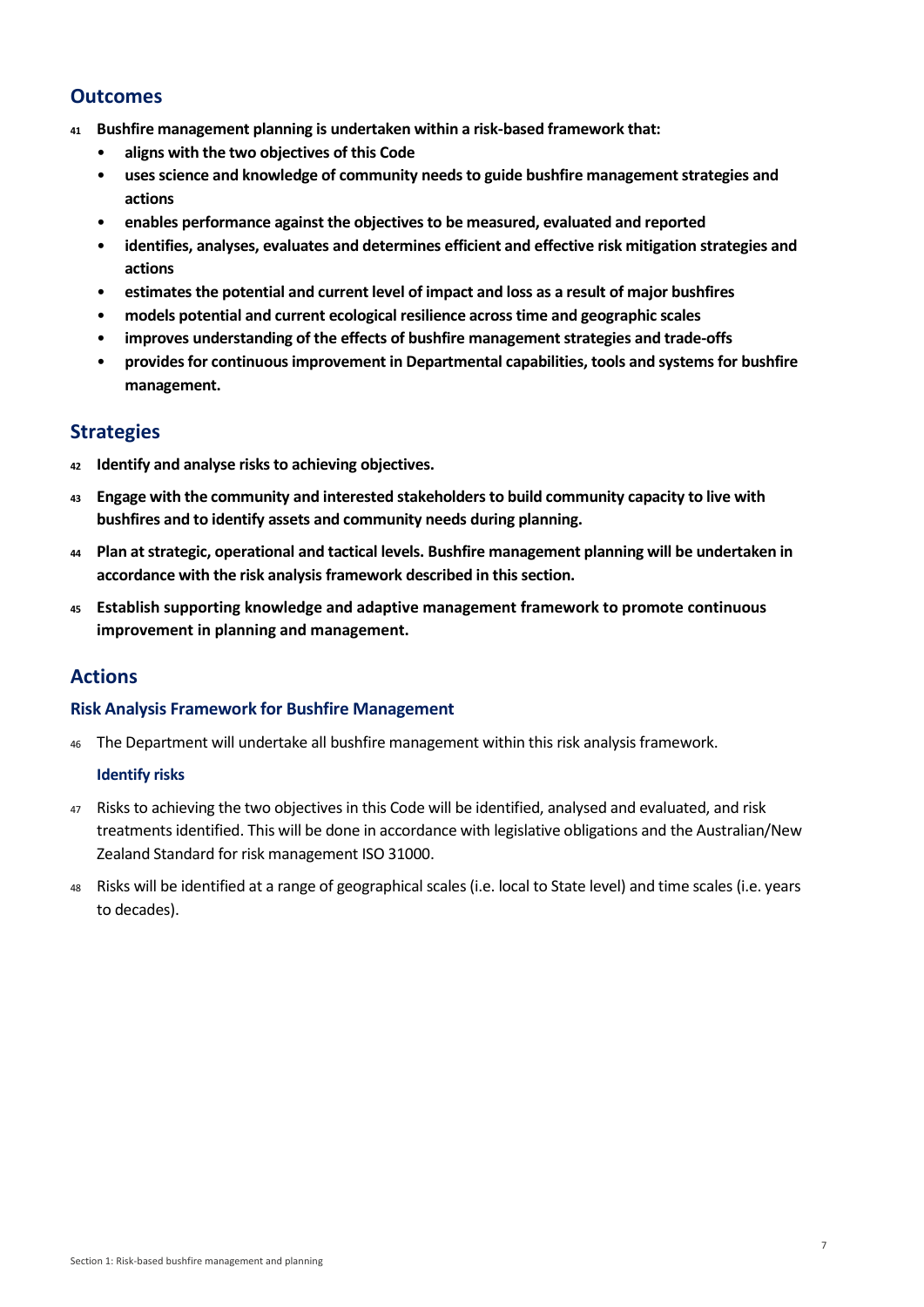#### **Focus on strategic objectives**

- <sup>49</sup> Risk analysis will focus on the two objectives in this Code and on strategies and actions to achieve those objectives.
- <sup>50</sup> Progress towards objectives will be used to measure the efficiency of actions and the effectiveness of strategies.
- <sup>51</sup> When formulating and implementing strategies, other land, bushfire and emergency management objectives will be considered against their impact on the achievement of the primary objectives of this Code.

#### **Assess impacts on objectives and compare options**

- <sup>52</sup> Risk analysis will consider the potential impacts of bushfires and bushfire management strategies (including fire regime options) and actions on objectives.
- <sup>53</sup> When balancing competing objectives, the Department will:
	- Clearly and transparently communicate decisions about the trade-offs
	- Aim to mitigate the negative impact on affected objectives.
- <sup>54</sup> The Department will meet its statutory obligations and the primary objectives in this Code by cooperatively working to inform and be informed by bushfire planning at State, regional and local levels.
- <sup>55</sup> By allocating a level of significance to the categories in Figure 2 below, the Department will work with stakeholders to transparently prioritise and plan bushfire management strategies and actions to achieve the primary objectives of this Code.<sup>2</sup>
- <sup>56</sup> When allocating the level of significance to categories, the Department will incorporate:
	- state planning priorities and arrangements; and
	- direction from the Emergency Management Commissioner (where appropriate).

|              |                                 | category                    |                                                                   |                                                                                                           |                                                                             |                                          |                                                                               |  |
|--------------|---------------------------------|-----------------------------|-------------------------------------------------------------------|-----------------------------------------------------------------------------------------------------------|-----------------------------------------------------------------------------|------------------------------------------|-------------------------------------------------------------------------------|--|
|              |                                 | People<br>E.g. loss of life | <b>Infrastructure</b><br>E.g. community<br>infrastructure failure | <b>Public</b><br><b>Administration</b><br>E.g. inquiry leading<br>to changes in policy<br>and legislation | <b>Environment</b><br>E.g. permanent total<br>loss of ecosystem<br>function | <b>Economy \$</b><br>E.g. financial loss | <b>Social Setting</b><br>E.g. ongoing<br>reduced services in<br>the community |  |
| Significance | <b>National</b>                 |                             |                                                                   |                                                                                                           |                                                                             |                                          |                                                                               |  |
|              | <b>State</b><br>(major)         |                             |                                                                   |                                                                                                           |                                                                             |                                          |                                                                               |  |
|              | Regional<br>(serious)           |                             |                                                                   |                                                                                                           |                                                                             |                                          |                                                                               |  |
|              | <b>Municipal</b><br>(important) |                             |                                                                   |                                                                                                           |                                                                             |                                          |                                                                               |  |

#### $P = 100$

**Figure 2 - The PIPE\$S framework for objective comparison.**

<sup>2</sup> Adapted from Emergency Management Australia, 2010*, National Emergency Risk Assessment Guidelines*, Commonwealth of Australia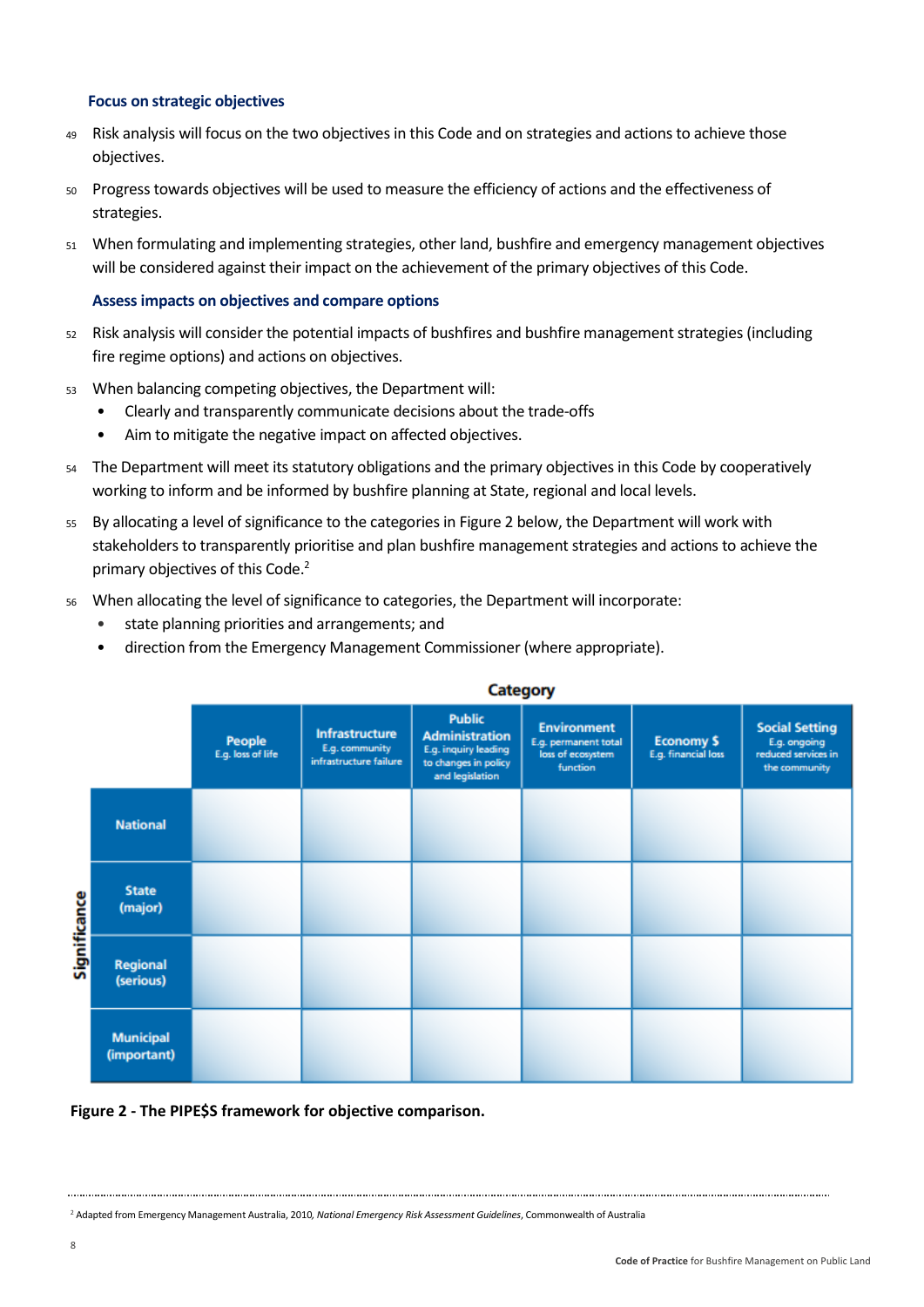- <sup>57</sup> The Department will progressively introduce broader categories and services in its assessment of community impacts, and the role of resilient ecosystems.
- <sup>58</sup> Risk analysis will generate scenarios to identify and compare the expected impacts of bushfire management actions and strategies on the objectives of the Code.
- <sup>59</sup> Areas of public land contributing to higher potential for bushfire impact on communities and essential services will be the priority for planning and action.

#### **Bushfire management planning**

- <sup>60</sup> Bushfire management planning will be undertaken at three levels:
	- Strategic level bushfire management strategies will identify, evaluate and select strategies that are most likely to achieve the primary objectives for bushfire management.
	- Operational level –The Joint Fuel Management Program will outline a forward-looking (three year +) program of works and prioritise the annual implementation of actions. Readiness and response planning will define the readiness and initial attack procedures to be adopted by the Department and its partner agencies.
	- Tactical level Tactical planning will outline specific actions including community engagement plans, planned burns and fuelbreak or track construction and maintenance.
- <sup>61</sup> Understanding and considering the community interest is essential for effective bushfire management. The Department will use a range of engagement methods tailored to the needs and characteristics of stakeholders and community groups. Engagement will range from involvement at the strategic level to notification at the tactical level.
- <sup>62</sup> When planning, the Department will:
	- Engage with the people and groups who have a stake in bushfire management. These include people who are neighbours of public land, groups whose livelihoods may be impacted by bushfires and bushfire management decisions, groups with environmental, health and recreational interests, government and other agencies. Each of these parties has different needs and may seek different outcomes from bushfire management and will be engaged accordingly.
	- Work collaboratively and cooperatively with partners to undertake engagement.
- <sup>63</sup> The purpose of engagement is to:
	- Identify State, regional and local needs that may be affected by bushfires or bushfire management strategies and actions. Where bushfire management is likely to affect those needs negatively, the Department will seek to mitigate those effects according to priorities and available resources.
	- Bring about the best practicable bushfire planning outcomes, balancing diverse community and stakeholder needs.
	- Assist the Department to understand issues and impacts and to achieve the best practicable bushfire planning outcomes within the limits posed by the diversity of community and stakeholder needs.
	- Enhance understanding of bushfire management and improve collaboration.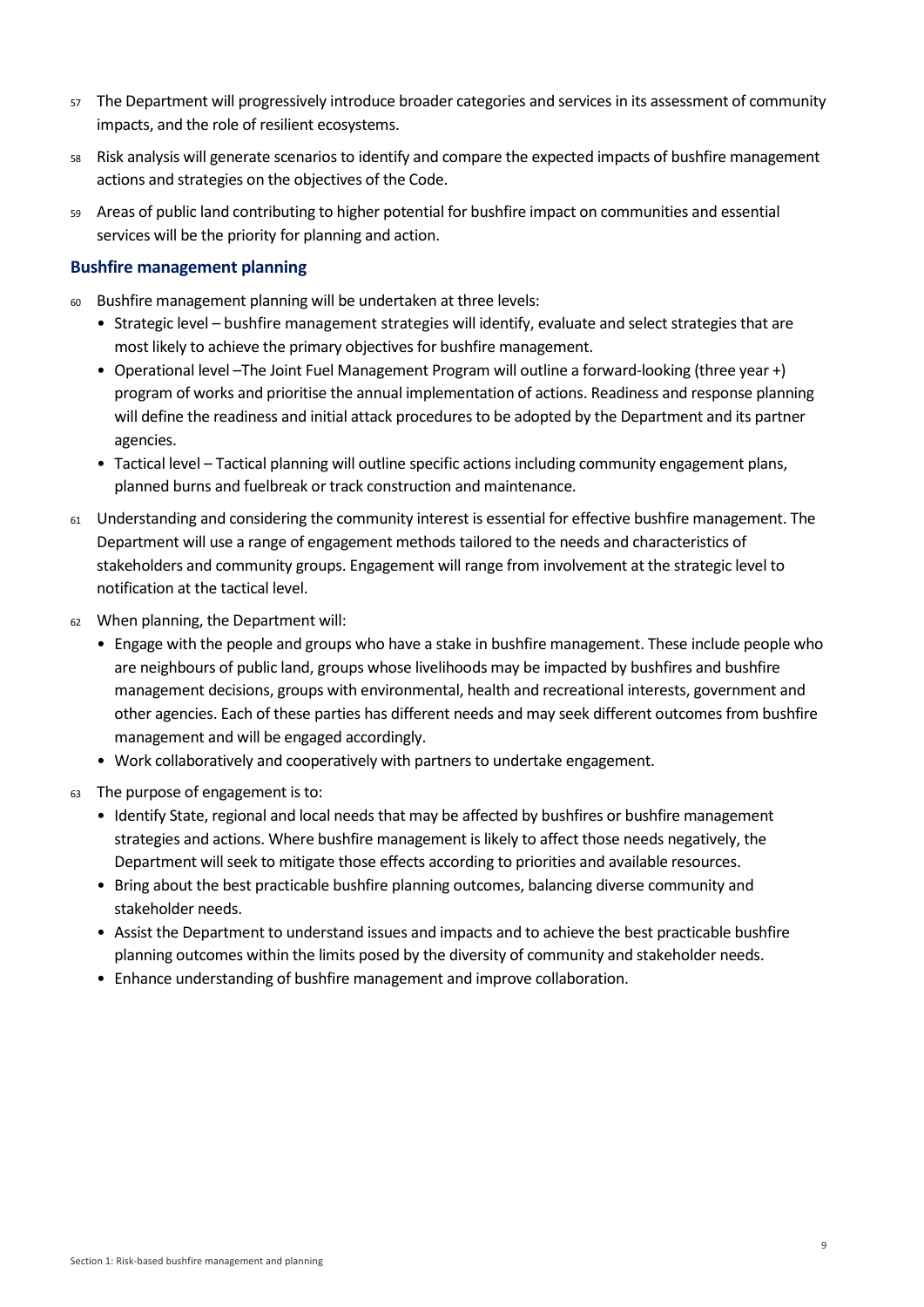#### **Strategic planning**

- <sup>64</sup> Strategic bushfire management planning will inform more detailed operational level planning such as municipal fire prevention planning, the Joint Fuel Management Program, and readiness and response planning.
- The Department, will in collaboration with communities, partners and other stakeholders, aim to understand how risks to achieving the objectives apply across the whole landscape. The Department will work with other agencies to assess needs and risk, to implement and refine bushfire management strategies.
- <sup>66</sup> The Department will prepare bushfire management strategies that outline landscape and regional strategies for achieving the objectives for bushfire management in this Code. These plans will:
	- Use future bushfire management scenarios and long-term looking projections (10+ years) to assess the likely costs, benefits and outcomes of current and future bushfire management strategies.
	- Describe transparently outcomes that the strategies would be expected to deliver including levels of risk that are considered acceptable or cannot be feasibly mitigated (residual risk).
	- Enable strategy options to be re-assessed and refined quickly on the basis of trends, outcomes, major events (such as bushfires) and new knowledge.
	- Improve understanding of bushfire risk by involving relevant parties in defining needs, selecting strategies and by showing clear links between strategies, outcomes and actual achievements.
	- Integrate and inform operational planning.
- <sup>67</sup> Bushfire management strategies will:
	- Be prepared in accordance with relevant procedural guidelines.
	- Assess the expected effectiveness of strategies against key performance indicators outlined in the relevant procedural guidelines.
	- Enable strategies and actions to be refined on the basis of learning and the effects of planned (e.g. planned burning) and unplanned (e.g. bushfires) events.
	- Be prepared in collaboration with managers of public and private land, community and interested stakeholders.
- <sup>68</sup> Strategic bushfire management planning will assess fire ecology in ways that:
	- Assess the capacity to maintain flora and fauna habitats over space and time.
	- Consider risks to achieving resilience outcomes and provide options for reducing these risks.
	- Provide advice on how fire can be used for ecologically beneficial outcomes.

#### **Operational planning**

- <sup>69</sup> Each year, the Department will prepare a Joint Fuel Management Program. The Joint Fuel Management Program will be informed by bushfire management strategies.
- <sup>70</sup> The Joint Fuel Management Program will include:
	- at least a three-year forward program comprising a schedule and maps for planned burning and any new preparedness works planned
	- a detailed schedule of prevention and preparedness works planned for the immediate 12-month period.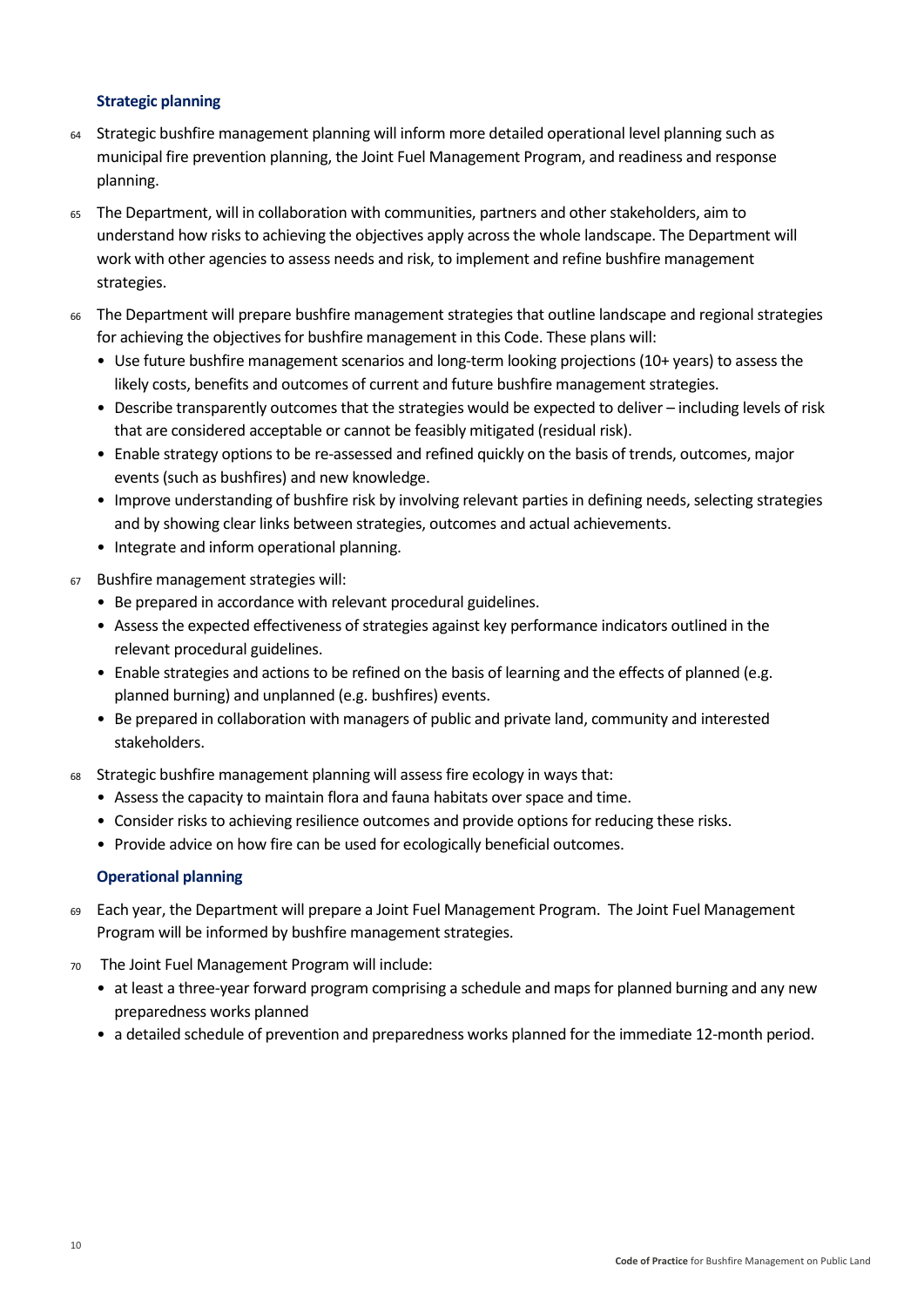- <sup>71</sup> The Joint Fuel Management Program will be publicly available as specified in the relevant procedural guidelines.
- <sup>72</sup> The Department will engage with partner agencies, stakeholders and the community about the proposed Joint Fuel Management Program. Engagement will include:
	- inclusion of local knowledge and experience for identification of issues and needs
	- determining the type and location of fuel management on public land (e.g. planned burning).

#### **Tactical planning**

- <sup>73</sup> The Department will prepare tactical plans including burn plans, incident action plans and recovery plans.
- <sup>74</sup> Community engagement at the tactical level will focus on notification.

### **Documentation hierarchy for bushfire management planning on public land in Victoria**



**Figure 3 - Bushfire management planning documentation in Victoria**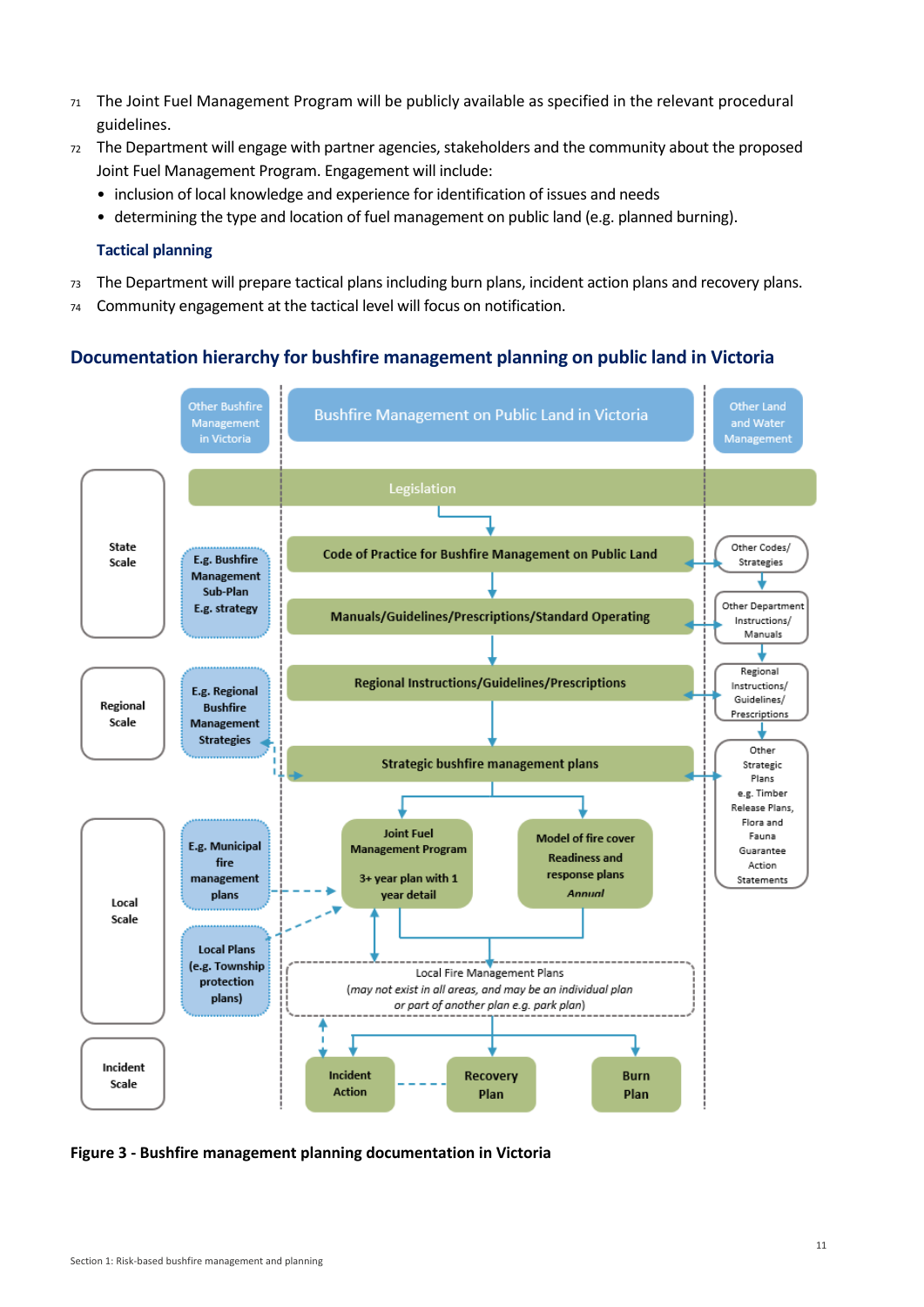# <span id="page-16-0"></span>Prevention

# Section 2

# <span id="page-16-1"></span>**Overview**

- <sup>75</sup> The *Forests Act 1958* requires the Secretary to carry out proper and sufficient work in State forests, national parks and on protected public land to prevent and suppress bushfires. Prevention activities contribute to meeting this obligation.
- <sup>76</sup> Prevention activities aim to minimise the occurrence of bushfires, particularly those of human origin, occurring during periods of extreme weather conditions.

## <span id="page-16-2"></span>**Outcome**

**<sup>77</sup> Reduced incidence of bushfires caused by human ignition.**

# <span id="page-16-3"></span>**Strategy**

**<sup>78</sup> Implement regulatory, enforcement and awareness strategies to reduce the incidence of bushfires caused by human ignition.**

# <span id="page-16-4"></span>**Actions**

#### **Regulate the use of fire**

- <sup>79</sup> The responsible Minister under the *Forests Act 1958* regulates the use of fire within the Fire Protected Area (excluding those parts that are public land) by introducing and enforcing seasonal fire restrictions. On public land, fire restrictions apply year round. The time during which any fire restrictions apply is known as the "prohibited period".
- 80 During the prohibited period, members of the public can only use fire (other than its legal use for cooking and warmth) in accordance with a written authority issued by an Authorised Officer.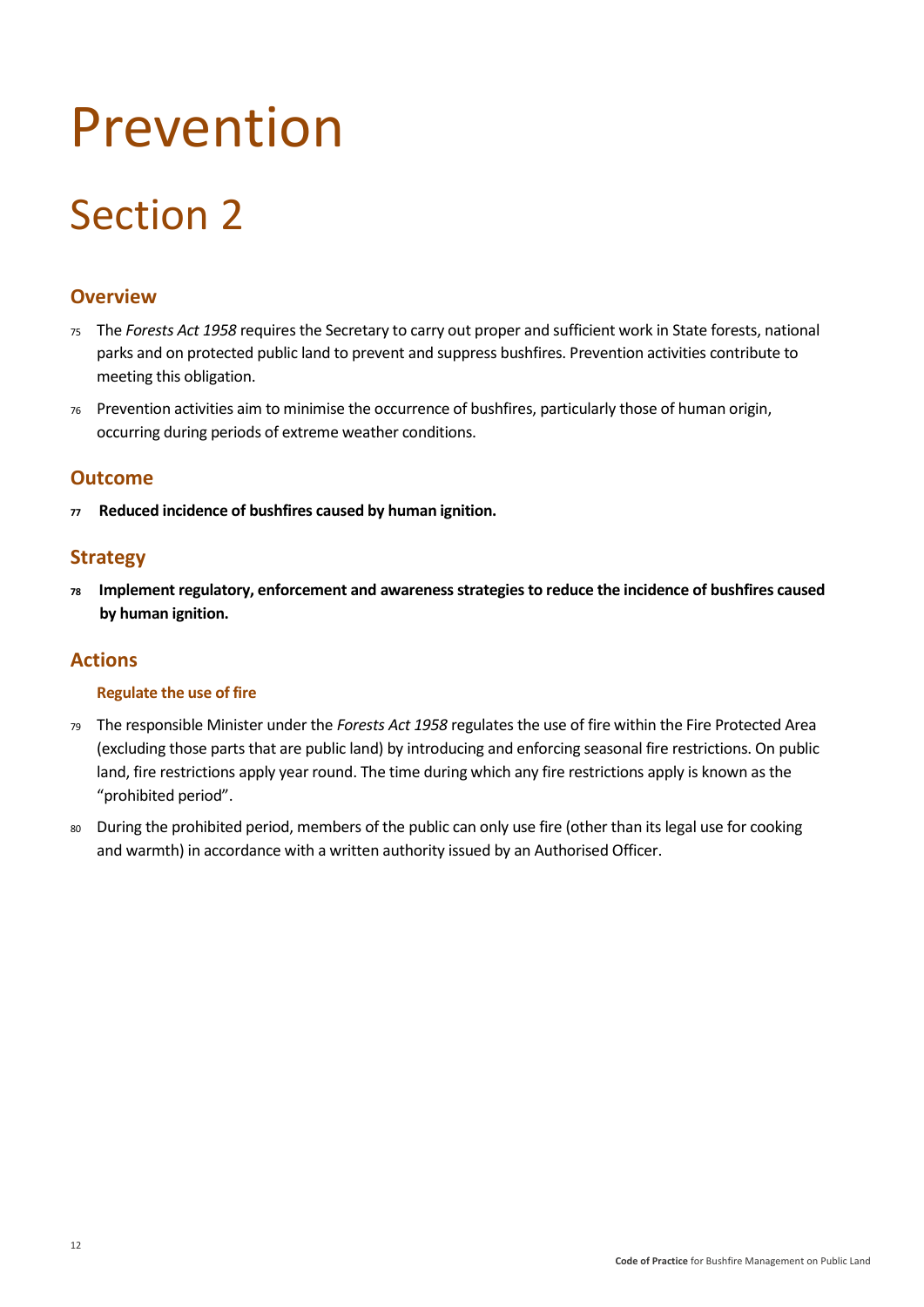#### **Enforcement**

- 81 The Department will undertake patrols to assess compliance with fire legislation and regulations.
- 82 The Department, with other fire agencies and Victoria Police, will develop local enforcement strategies.

#### **Awareness**

- 83 The Department will support and participate in programs which:
	- Maintain public awareness of the bushfire threat, promote the importance of self protection, and encourage the legal and responsible use of fire by the community.
	- Change the behaviour of people who are most likely to cause bushfires or are suspected of causing bushfires.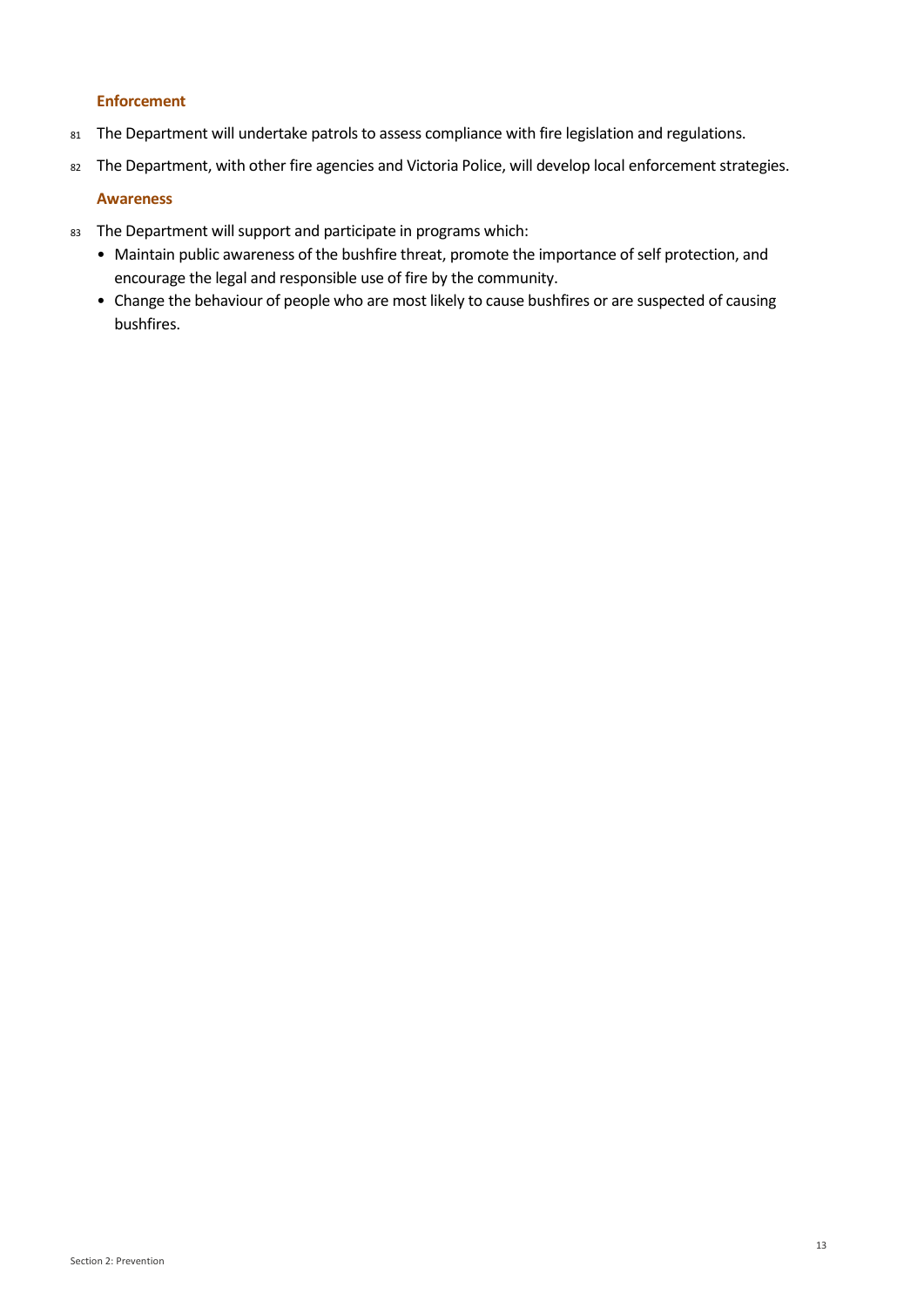# <span id="page-18-0"></span>Preparedness

# Section 3

# <span id="page-18-1"></span>**Overview**

- 84 The *Forests Act 1958* requires the Secretary to carry out proper and sufficient work in State forests, national parks and on protected public land to prevent and suppress bushfires. Preparedness activities contribute to meeting this obligation.
- <sup>85</sup> Preparedness actions are undertaken in anticipation of bushfires. Effective preparedness arrangements are implemented to improve bushfire response performance. Preparedness actions will be planned and implemented in accordance with the Risk-based Bushfire Management and Planning section of this Code. Areas of greater bushfire risk will have the higher priority for action.

# <span id="page-18-2"></span>**Outcomes**

- **<sup>86</sup> Effective and appropriate allocation of staff capabilities (e.g. roles) and resources (e.g. numbers) for bushfire management.**
- **<sup>87</sup> Effective and appropriate allocation of non-staff capabilities (e.g. equipment, plant and vehicles) and resources (e.g. quantity) for bushfire management.**
- **<sup>88</sup> Risk analysis informs capability and resource allocation according to existing and forecast risk across Victoria.**
- **89 Improved interoperability with other fire and emergency management agencies.**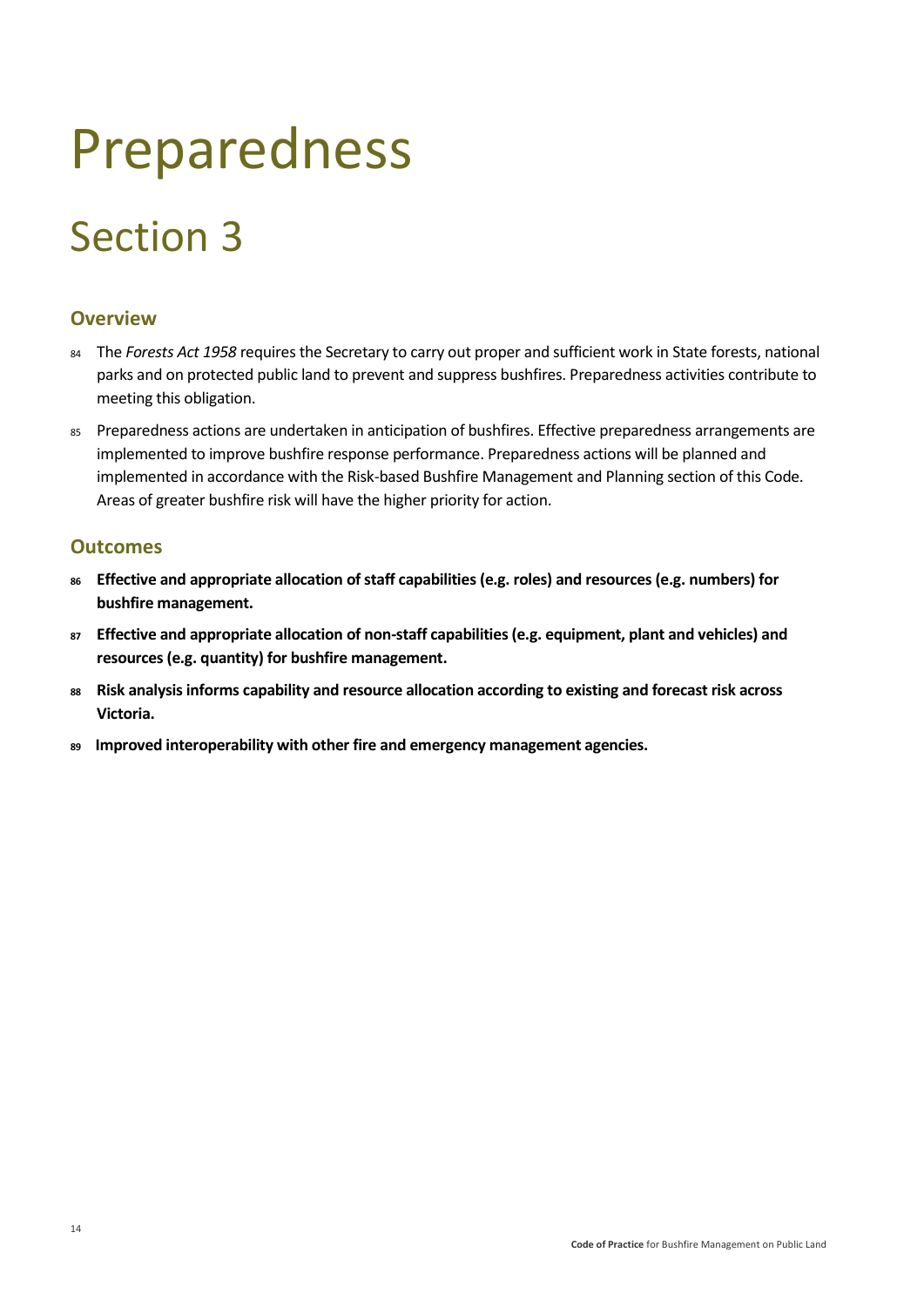# <span id="page-19-0"></span>**Strategies**

- **<sup>90</sup> Develop and maintain staff capabilities, resources and readiness for bushfire response according to existing and forecast bushfire risk.**
- **<sup>91</sup> Develop and maintain non-staff capabilities, resources and readiness for bushfire response according to existing and forecast bushfire risk.**
- **<sup>92</sup> Develop and implement robust and functional fire danger and risk analysis products and systems which describe existing and forecast bushfire risk across Victoria at daily, weekly and seasonal levels.**
- **<sup>93</sup> Develop strategies and joint partnership arrangements that assist interagency interoperability.**

## <span id="page-19-1"></span>**Actions**

#### **Training and Occupational Health and Safety requirements**

- 94 The Department will comply with statutory occupational health and safety requirements, including those relating to the training of staff in accordance with required standards.
- <sup>95</sup> Decisions and processes to select, train and equip staff will be based on capability, resource and readiness requirements.

#### **Staff and non-staff capabilities**

- <sup>96</sup> The Department will develop robust and functional bushfire risk analysis products, which describe existing and forecast bushfire risk across Victoria.
- <sup>97</sup> The Department will annually set and deliver the recommended staff and non-staff capabilities and resources using bushfire risk analysis products, in accordance with the relevant procedural guidelines.
- <sup>98</sup> The Department will develop readiness and response plans that will set the required readiness levels for staff and non-staff capabilities and resources for bushfire response. This will be in accordance with relevant procedural guidelines.
- <sup>99</sup> The Department will provide appropriate vehicles, plant and equipment based on capability, resource and readiness requirements. This will be in accordance with relevant procedural guidelines.

#### **Inter-agency bushfire management**

- <sup>100</sup> The Department will work closely with other agencies to improve inter-agency, inter-operability through effective management arrangements and partnership initiatives.
- <sup>101</sup> The Department will work with the Emergency Management Commissioner to develop a work program setting out the projects to be undertaken or measures to be met by the Department to enhance its operational capacity and capability, to operate together with other fire services agencies in preparing for and responding to major bushfires (as defined in the *Emergency Management Act 2013*).
- <sup>102</sup> The Department will work with its partner agencies to deliver staff and non-staff capabilities.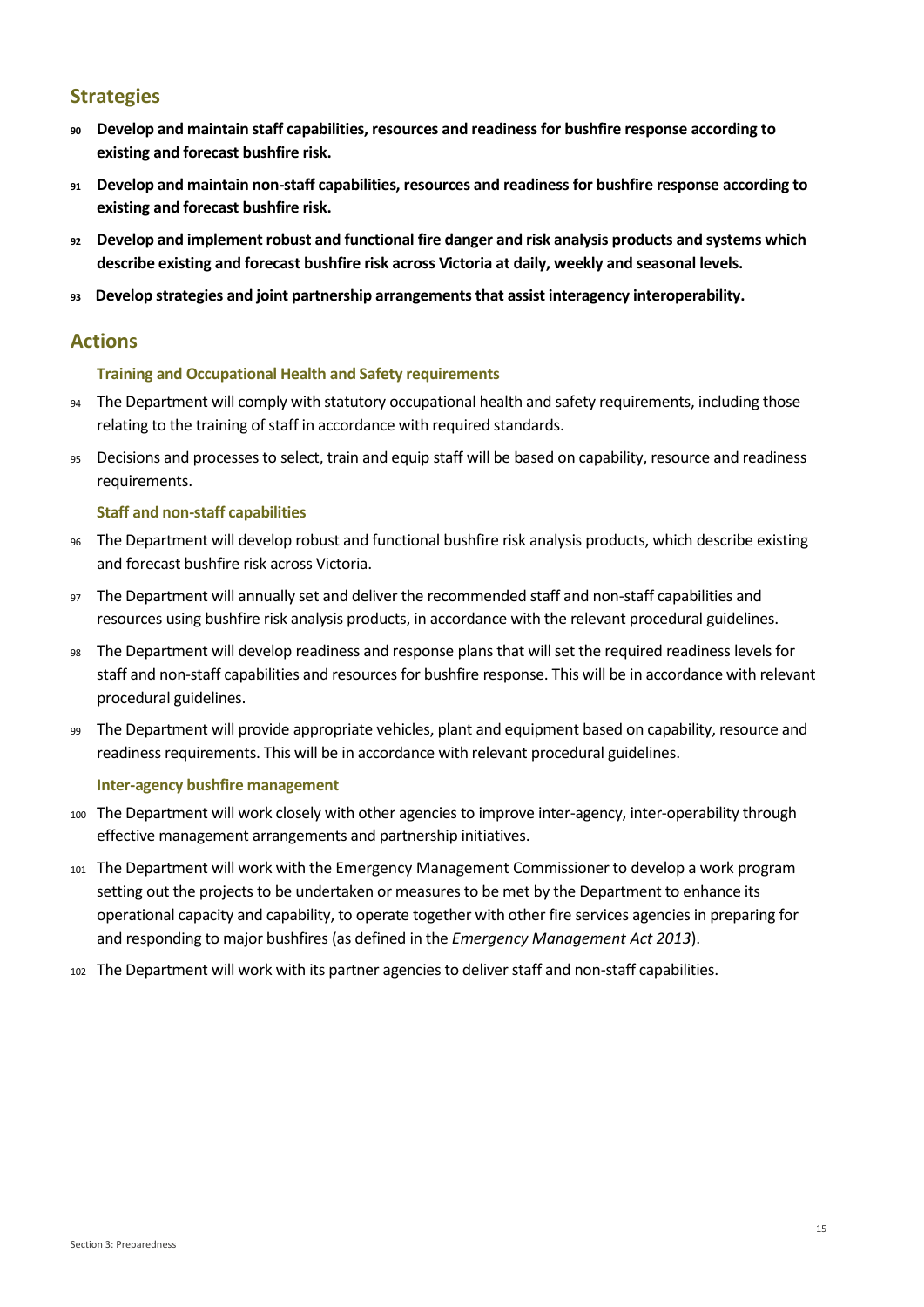#### **Monitoring bushfire danger**

<sup>103</sup> The Department will monitor bushfire danger, behaviour and bushfire damage potential by measuring and modelling fuel hazard, and using a network of weather stations in partnership with the Bureau of Meteorology and the Country Fire Authority (CFA).

#### **Detection of bushfire**

- <sup>104</sup> The Department will identify gaps in current bushfire detection and surveillance systems and processes.
- <sup>105</sup> The Department will develop and utilise a range of bushfire detection and surveillance mechanisms across the State, including aerial appliances and fire towers, and maintain them to required standards.

#### **Infrastructure**

- <sup>106</sup> The Department will maintain a strategic road network for bushfire management activities on public land. The Department will also maintain a public road network in accordance with the road management plan.
- <sup>107</sup> The Department will develop and maintain aircraft support facilities which meet operational needs. This will be in accordance with relevant procedural guidelines.
- <sup>108</sup> The Department, in collaboration with other agencies, will develop and maintain a State-wide communication network.

#### **Bans and closures**

<sup>109</sup> The Secretary has the authority to prohibit or restrict access to State forests and national parks. Information on closures will be provided to the public.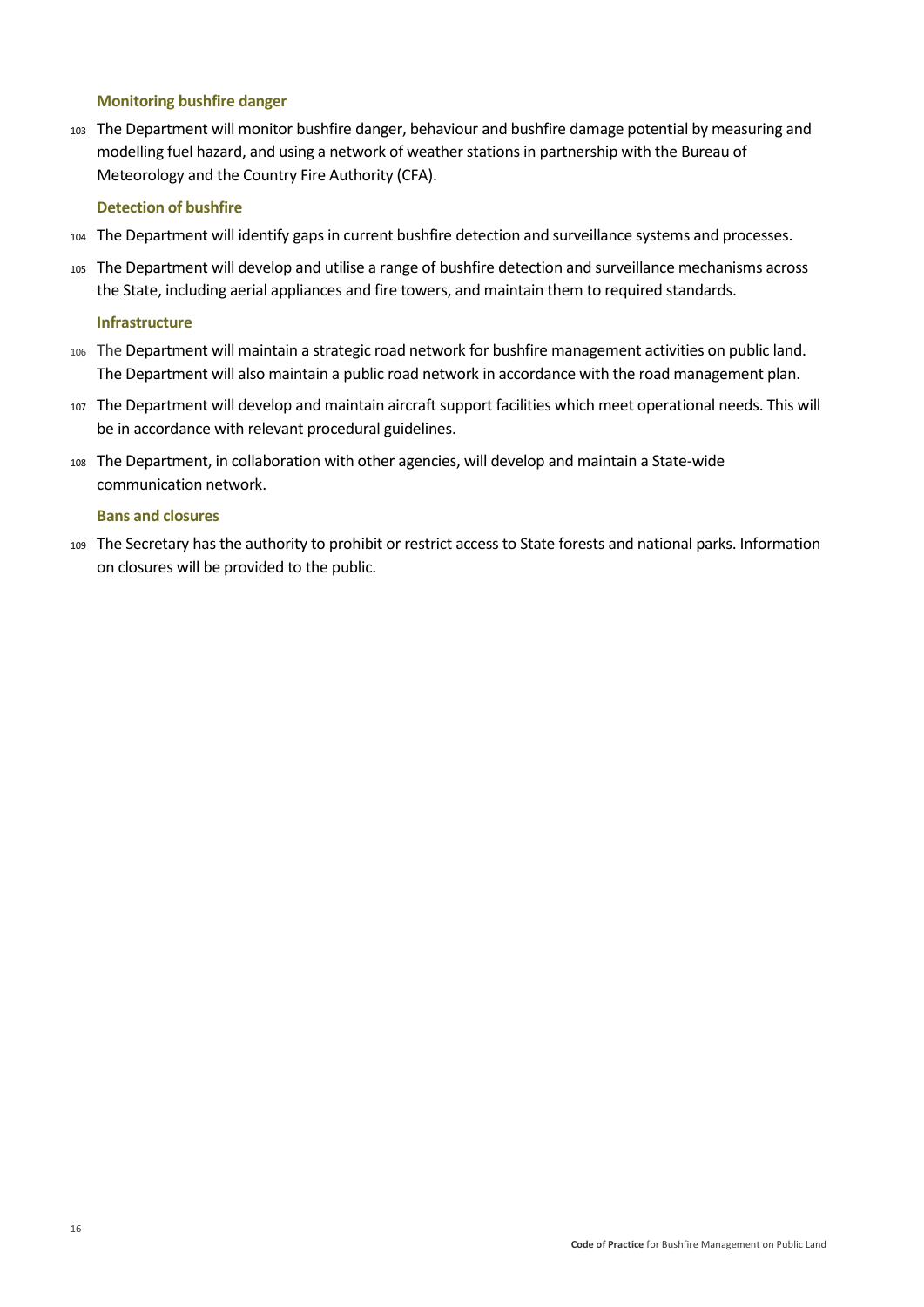# <span id="page-21-0"></span>Fuel management including planned burning

# Section 4

# <span id="page-21-1"></span>**Overview**

- <sup>110</sup> Under the *Forests Act 1958*, the Secretary may use fire for land and resource management and is responsible for carrying out proper and sufficient work in State forests, national parks and on protected public land to prevent and suppress bushfires. Fuel management activities will contribute to meeting this objective.
- <sup>111</sup> Planned burning is the deliberate introduction of fire into the landscape to:
	- modify fuel hazard, bushfire hazard and damage potential
	- contribute to ecological objectives
	- contribute to regeneration following timber harvesting activities.
- <sup>112</sup> Planned burning is the most effective technique for managing fuel hazard over large areas. Other localised treatments include ploughing, mulching, herbicide application, chain rolling, grazing, mowing and slashing.
- <sup>113</sup> Planned burning assists bushfire suppression actions by reducing the intensity and severity of bushfires.

## <span id="page-21-2"></span>**Outcomes**

- **<sup>114</sup> Reduced impact of major bushfires on human life, communities, essential and community infrastructure, industries, the economy and the environment. Human life will be afforded priority over all other considerations.**
- **<sup>115</sup> Resilient natural ecosystems, which can deliver services such as biodiversity, water, carbon storage and forest products.**
- **<sup>116</sup> The role of bushfire in the Victorian landscape is well understood by informed stakeholders and the broader community.**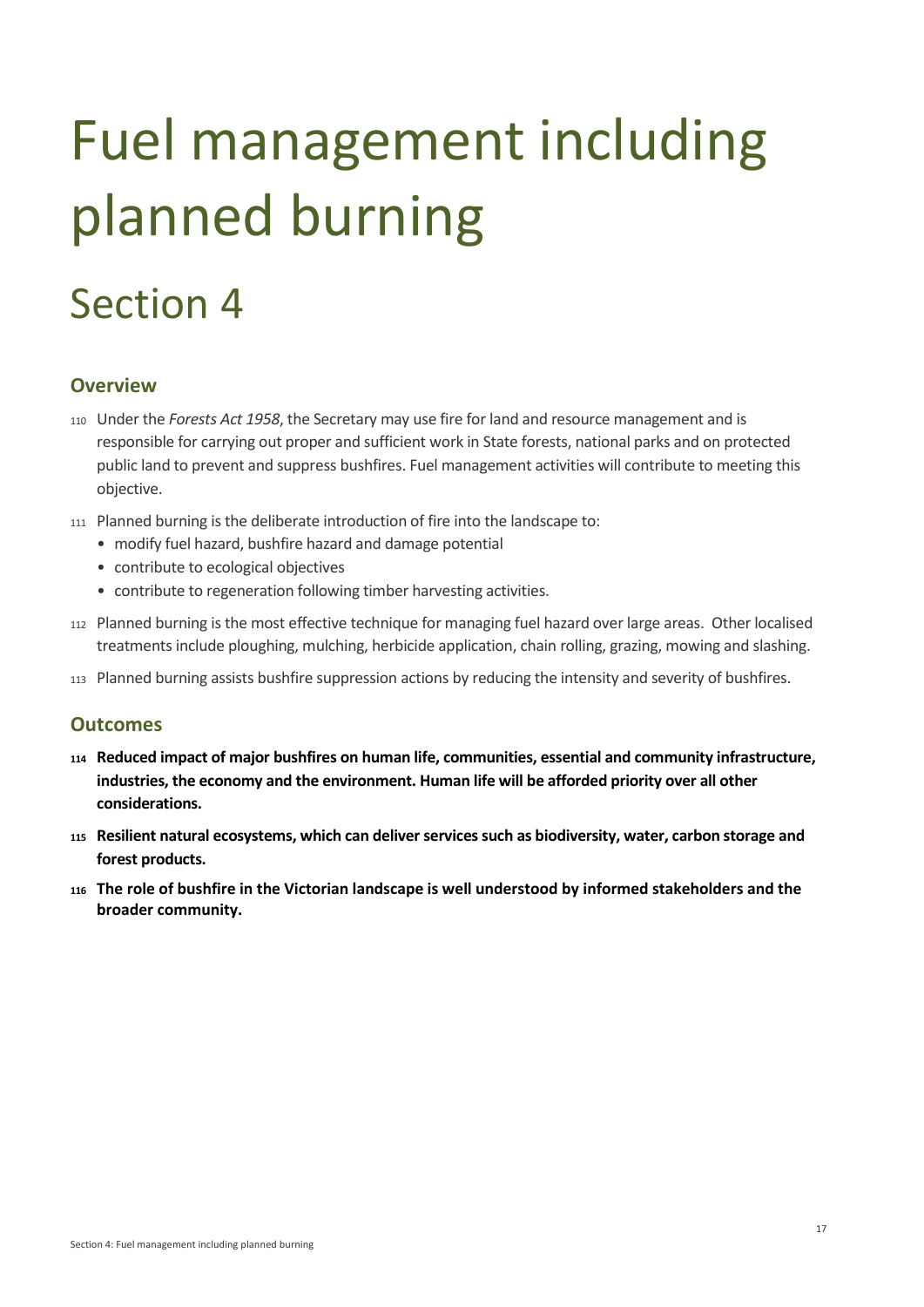# <span id="page-22-0"></span>**Strategies**

- **<sup>117</sup> Reduce the fuel hazard on public land.**
- **<sup>118</sup> Use planned burning on public land for ecosystem resilience.**
- **<sup>119</sup> Inform the community about bushfire management activities.**
- **<sup>120</sup> Manage fuel hazard on public land with consideration for planned timber harvesting and other economic activities.**

## <span id="page-22-1"></span>**Actions**

#### **Undertake strategic planning for fuel management including planned burning**

<sup>121</sup> The Department will prepare bushfire management strategies (see Section 1 Risk-based bushfire management) which use Fire Management Zones as a tool to implement local bushfire management objectives.

#### **Fire Management Zones (FMZs)**

- <sup>122</sup> FMZs are areas of public land where fire is used for specific asset, fuel and overall forest and park management objectives. Each of the four FMZs differs in its intended fuel treatment aims and associated performance measures. Although the name of the zone indicates the primary purpose for that zone, it is recognised that multiple goals can be achieved when undertaking activities in a given zone. For example, a burn undertaken primarily for land management purposes may also have asset protection results. FMZs describe fuel treatment aims (with associated performance measures) in a particular area.
- <sup>123</sup> The four Fire Management Zones are:
	- Asset Protection Zone
	- Bushfire Moderation Zone
	- Landscape Management Zone
	- Planned Burning Exclusion Zone.

Each of these FMZs are described in greater detail below.

#### **Zone Placement**

- <sup>124</sup> FMZ placement is determined through analysis conducted in the development of bushfire management strategies, with input from stakeholders. Considerations include: risk to human life and property and community infrastructure, practical and achievable burning outcomes, appropriate fire regimes for vegetation types, maximum overall fuel hazard ratings, topographical alignments, and bushfire behaviour.
- <sup>125</sup> When determining the placement of FMZs, the Department will consider Forest Management Zones as outlined in the *Code of Practice for Timber Production 2014 (amended 2021)*.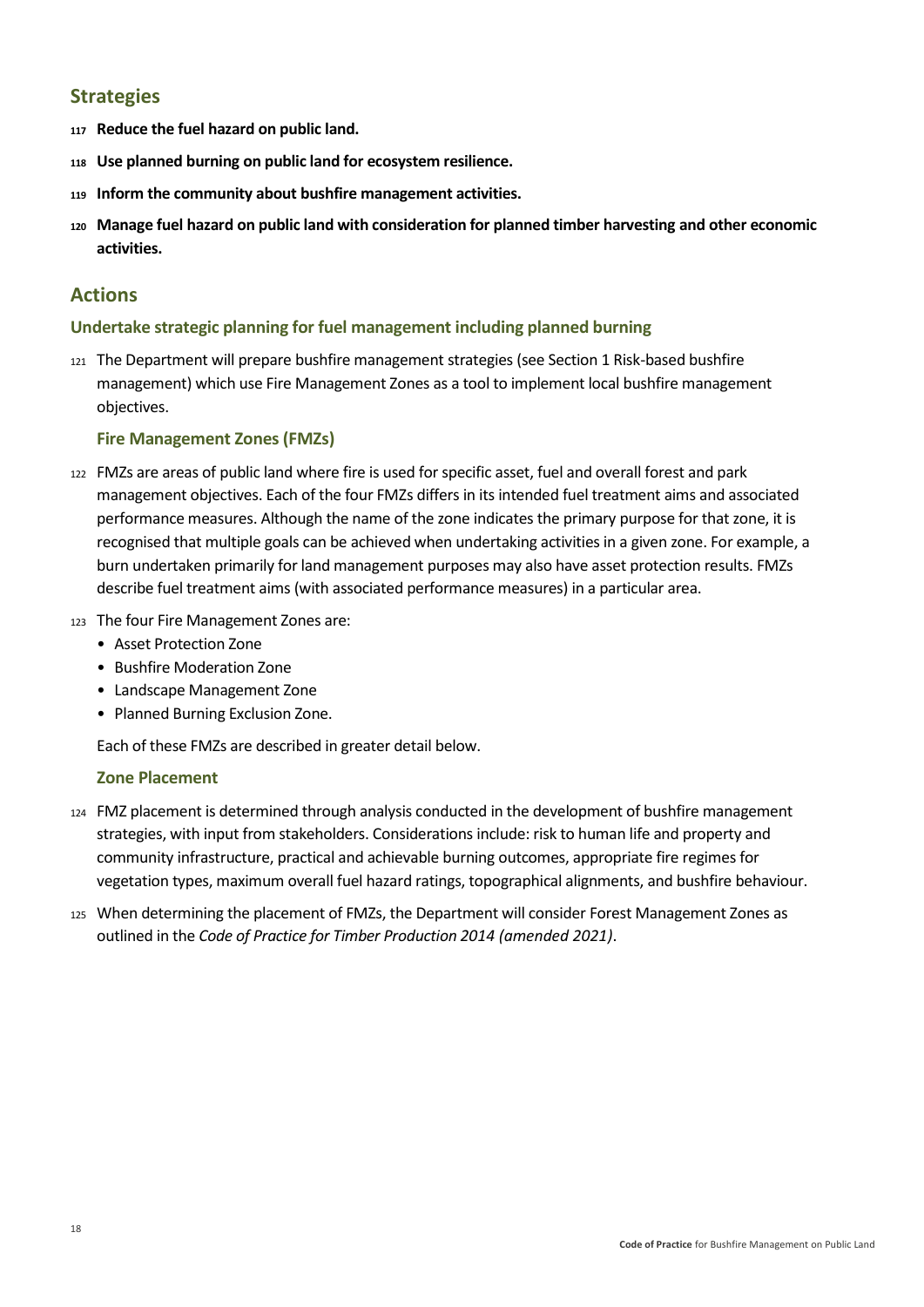#### Asset Protection Zone (APZ)

- <sup>126</sup> Using intensive fuel treatment, the Asset Protection Zone (APZ) aims to provide the highest level of localised protection to human life and property and key community assets. The goal of fuel treatment is to reduce radiant heat and ember attack in the event of a bushfire. Fuel treatment will be carried out in the APZ through a combination of planned burning and other methods such as mowing, slashing or vegetation removal.
- <sup>127</sup> Achieving the objectives of this zone may have negative impacts. Where this is likely, the Department will seek to moderate the negative impact as far as practicable.

#### Bushfire Moderation Zone (BMZ)

- <sup>128</sup> This zone aims to reduce the speed and intensity of bushfires. This zone complements the APZ in that the use of planned burning in the BMZ is designed to protect nearby assets, particularly from ember spotting during a bushfire.
- <sup>129</sup> Where practicable, the BMZ will aim to achieve ecological outcomes by seeking to manage for ecologically desirable fire regimes, provided bushfire protection objectives can still be met. This may include using other fuel management methods.

#### Landscape Management Zone (LMZ)

- <sup>130</sup> Within this zone, planned burning will be used for three broad aims:
	- bushfire protection outcomes by reducing the overall fuel and bushfire hazard in the landscape
	- ecological resilience through appropriate fire regimes
	- management of the land for particular values including forest regeneration and protection of water catchments at a landscape level.

Other fuel reduction methods will be used within this zone as appropriate.

#### Planned Burning Exclusion Zone (PBEZ)

<sup>131</sup> This zone excludes the use of planned burning primarily in areas intolerant to fire.



#### **Figure 4. Fire Management Zones**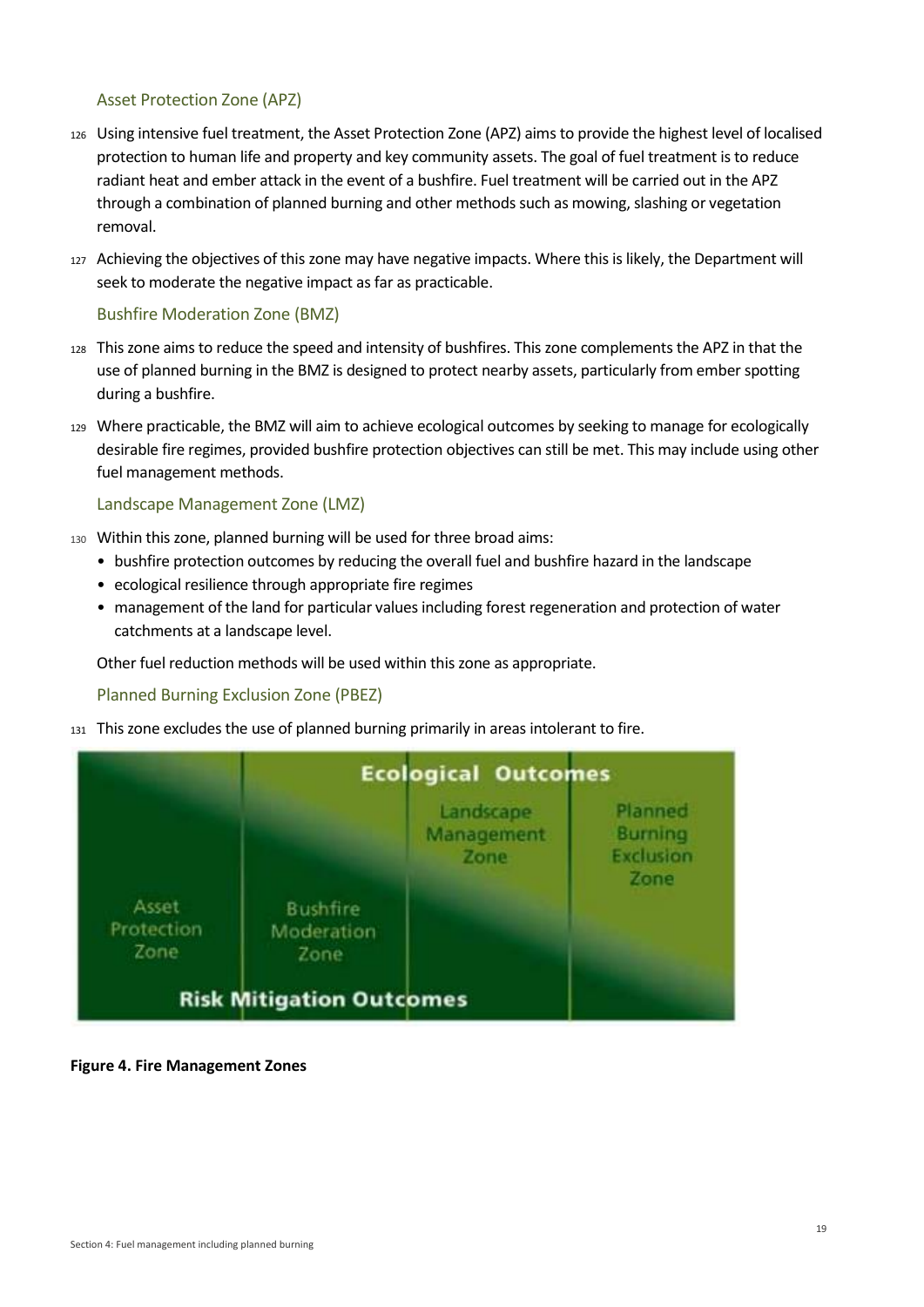#### **Environmental management during planned burning**

- <sup>132</sup> The Department will seek to use fire in the landscape to maintain or improve the resilience of natural ecosystems and their ability to deliver services such as biodiversity, water, carbon storage and forest products.
- <sup>133</sup> The Department will seek to protect soil by measures which minimise damage to its physical and chemical properties or which promote stabilisation of bare earth following disturbance.
- <sup>134</sup> The Department will seek to protect water quantity and quality by measures that minimise the impact of bushfire management activities on the physical, chemical and biological qualities of streams and wetlands.
- <sup>135</sup> The Department will seek to avoid or address with effective biosecurity measures, the introduction and spread of pest plants and animals, plant diseases, insect pests and biological contaminants.

#### **Undertake operational planning for fuel management including planned burning**

#### **Burn plans**

- <sup>136</sup> Planned burning will be undertaken in accordance with an approved burn plan. This is a plan prepared according to relevant procedural guidelines.
- 137 The approved burn plan will include the following:
	- clearly stated land management and burn objectives with regard to percentage cover and residual fuel hazard and/or ecological outcomes as appropriate
	- burn size
	- FMZ and associated specification that applies to the burn area
	- specific prescriptions to reduce impacts on values where appropriate (as identified through forest management plans and through bushfire management strategies)
	- the achievement of the burn aims will be monitored and reported in accordance with the monitoring, evaluation and reporting section of this Code.

#### **Notifications**

- <sup>138</sup> To assist businesses and people affected by planned burning manage their day-to-day activities, the Department will aim to provide relevant, useful and timely planned burning information. This will include, but not be limited to, information about the location and timing of planned burns on public land.
- <sup>139</sup> Prior to the commencement of a planned burn on public land, the Burns Controller will seek to notify the affected neighbours and interested or affected stakeholders.

#### **Private assets within/adjoining burn area (e.g. bees/stock)**

<sup>140</sup> The Burns Controller will seek to notify the owners (where identifiable) of private property/assets such as machinery, beehives, stock or harvested forest produce contained within or adjoining the burn area and will request that such assets be removed to assist with protection where practicable, or that the owners have appropriate risk mitigation measures in place.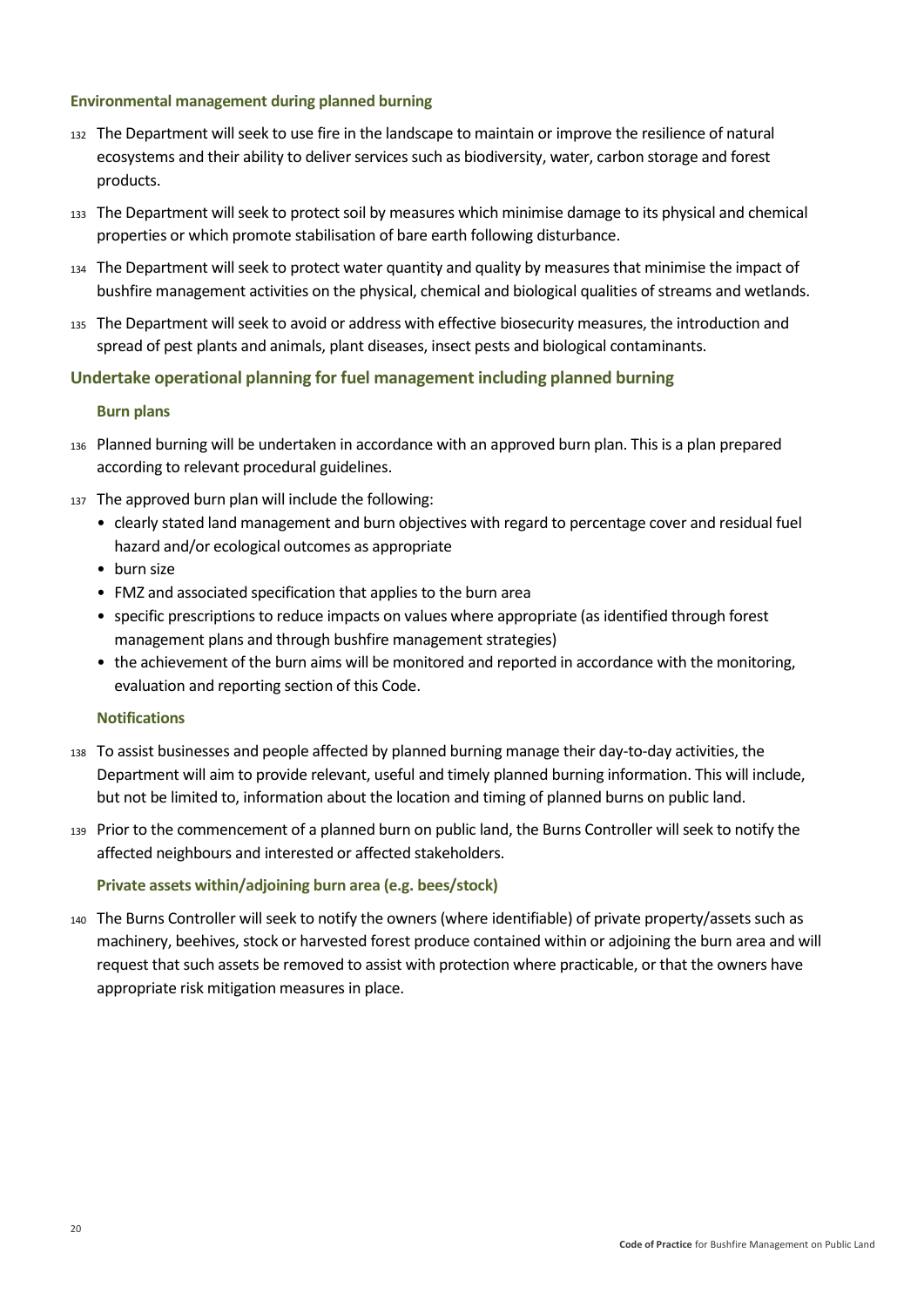#### **Private property adjoining the burn area**

<sup>141</sup> The Department may work with property owners, the CFA and local councils to extend a planned burn on public land to land dealt with by those agencies if it would improve overall bushfire management outcomes.

#### **Linking areas burnt by bushfires**

<sup>142</sup> The Department may take opportunities to conduct planned burning to link areas burnt by bushfire to other strategic fuel management areas in localities not initially identified in the Joint Fuel Management Program.

#### **Authorisation**

<sup>143</sup> Only the Secretary or its delegate is authorised to use fire on public land. Only the Secretary or its delegate may authorise the ignition of a planned burn. Approval to ignite a planned burn will occur via the approval process outlined in the relevant procedural guidelines; this will include obtaining the required consents. The planned burn will be carried out under the direction of an approved Officer In Charge.

#### **Smoke management**

- <sup>144</sup> The Department will work with other agencies and industry as necessary to:
	- Support research into the effects and impacts of smoke.
	- Develop and periodically review and improve policies and guidelines covering smoke management.
	- Time planned burns to reduce risk of smoke impacts.
- <sup>145</sup> Where appropriate, smoke modelling will be used to identify direction of smoke from planned burns. This will be considered as part of the planning framework when undertaking the planned burn. Information about potential smoke impacts, where available, will be included in communications to the community and key stakeholders.

#### **Burn escapes**

- <sup>146</sup> The Department will take prompt and safe action to assess and manage a burn escape. A burn is considered to have escaped when it moves beyond the area designated in the burn plan. The burn plan may include designated contingency areas. A burn within a contingency area will not be deemed to have escaped.
- <sup>147</sup> The Department will treat the escape as a bushfire in accordance with relevant procedural guidelines.
- <sup>148</sup> Burn escapes may be investigated in accordance with relevant procedural guidelines.

#### **Directing owners adjoining public land to reduce fuel hazard**

<sup>149</sup> In accordance with the *Forests Act 1958*, Authorised Officers may (working through local planning processes), where appropriate and in writing, direct owners/occupiers of land abutting public land to remove or modify fuels or other fire hazards.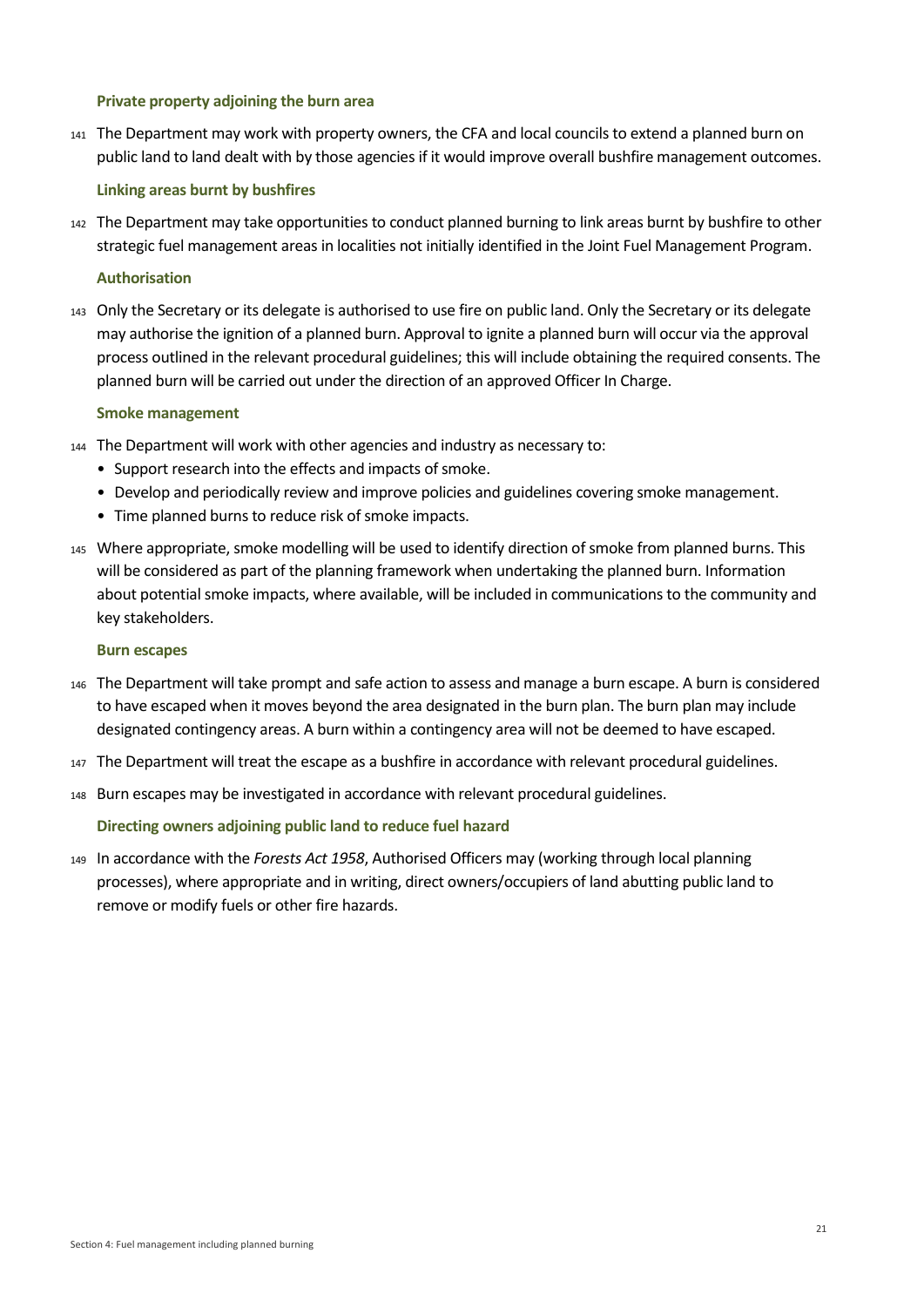# <span id="page-26-0"></span>Response

# Section 5

# <span id="page-26-1"></span>**Overview**

- <sup>150</sup> Under the *Forests Act 1958*, the Secretary must carry out proper and sufficient work for the immediate prevention and suppression of bushfires in State forests, national parks and protected public land. Response activities contribute to meeting this obligation.
- <sup>151</sup> Under the *State Emergency Management Plan* (which is prepared in accordance with the *Emergency Management Act 2013*), the Department is the control agency for bushfires in its area of jurisdiction and may be supported by other agencies in certain circumstances. The Department on occasion, may provide limited support to other agencies for bushfires on private land.
- <sup>152</sup> Under the *Emergency Management Act 2013*, the Emergency Management Commissioner may take overall control of response activities in relation to a fire, if the Emergency Management Commissioner considers the fire has become, or reasonably believes it has the potential to become a major fire, as defined in the *Emergency Management Act 2013*. When responding to bushfires on public land, State emergency management priorities set in the State Emergency Management Plan will guide planning and operational decisions made by command and control staff.
- <sup>153</sup> This section outlines activities that will be undertaken by the Department in the event of a bushfire. It includes responsibilities and considerations of the Incident Controller during suppression and the emergency stabilisation and initial recovery phase of the bushfire.

# <span id="page-26-2"></span>**Outcome**

**<sup>154</sup> Bushfires are suppressed and managed to reduce the risk to human life, communities, essential and community infrastructure, industries, the economy and the environment. The protection of human life will be assigned priority over all other considerations.**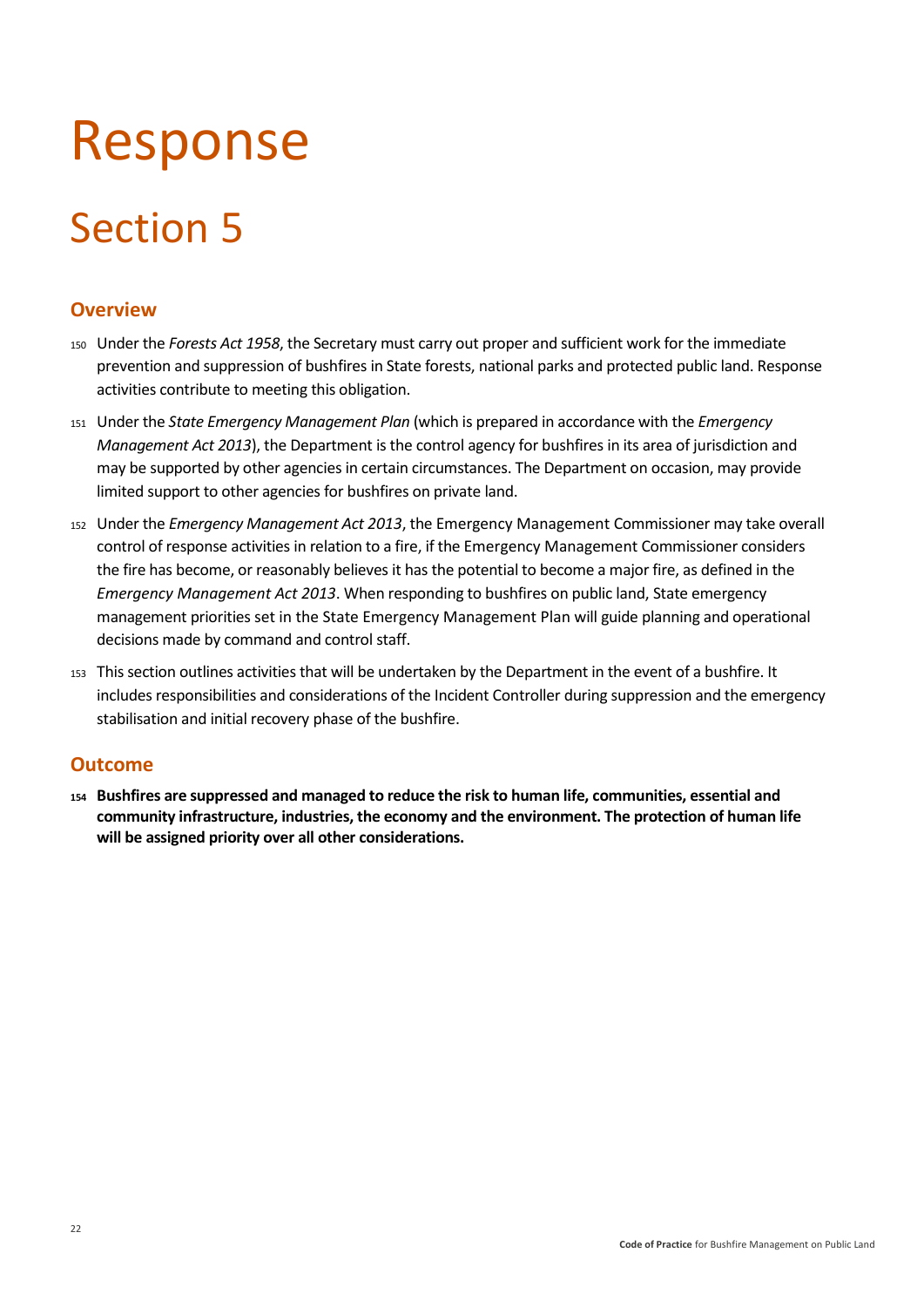# <span id="page-27-0"></span>**Strategies**

- **<sup>155</sup> Respond to bushfires on or threatening its area of jurisdiction (i.e. public land as defined in this Code) in a safe, efficient and appropriately planned manner.**
- **<sup>156</sup> In collaboration with other fire agencies, work towards developing and maintaining a messaging system capable of delivering advice and warnings to communities.**
- **<sup>157</sup> Identify and mitigate risks to and on public land and to properties adjoining public land.**
- **<sup>158</sup> Rehabilitate bushfire suppression works following a bushfire.**

### <span id="page-27-1"></span>**Actions**

#### **Priority of bushfire response actions**

<sup>159</sup> The Secretary may, at its discretion, prioritise response activities and the allocation of resources to bushfire response over other Departmental activities.

#### **Incident coordination arrangements**

- <sup>160</sup> The Department will comply with inter-agency coordination arrangements in accordance with:
	- relevant legislation
	- the *State Emergency Management Plan* (including relevant sub-plans)
	- State command and control arrangements
	- reciprocal and interoperability arrangements
	- standards, operating procedures

#### **Incident management**

<sup>161</sup> Incident management will be carried out by the Department in accordance with the Australasian Interservice Incident Management System (or its successor).

#### **Strategies will be determined in accordance with State control priorities**

- <sup>162</sup> When responding to bushfires on public land, the Department will:
	- Develop and implement tactics to bring the bushfire under control, with the protection of human life as the highest priority.
	- Allocate resources to the bushfire commensurate with bushfire risk.
	- Manage the response efficiently and effectively, seeking to minimise environmental damage (in accordance with paragraphs 133–135).
- <sup>163</sup> Upon detection of a bushfire the Secretary, the Chief Fire Officer or their delegate will:

#### **Prepare an incident action plan**

- <sup>164</sup> The decision and process to prepare an incident action plan will be conducted in accordance with relevant procedural guidelines.
- <sup>165</sup> The incident action plan will prioritise the protection of human life (including safety of emergency services personnel) over all other fire suppression considerations.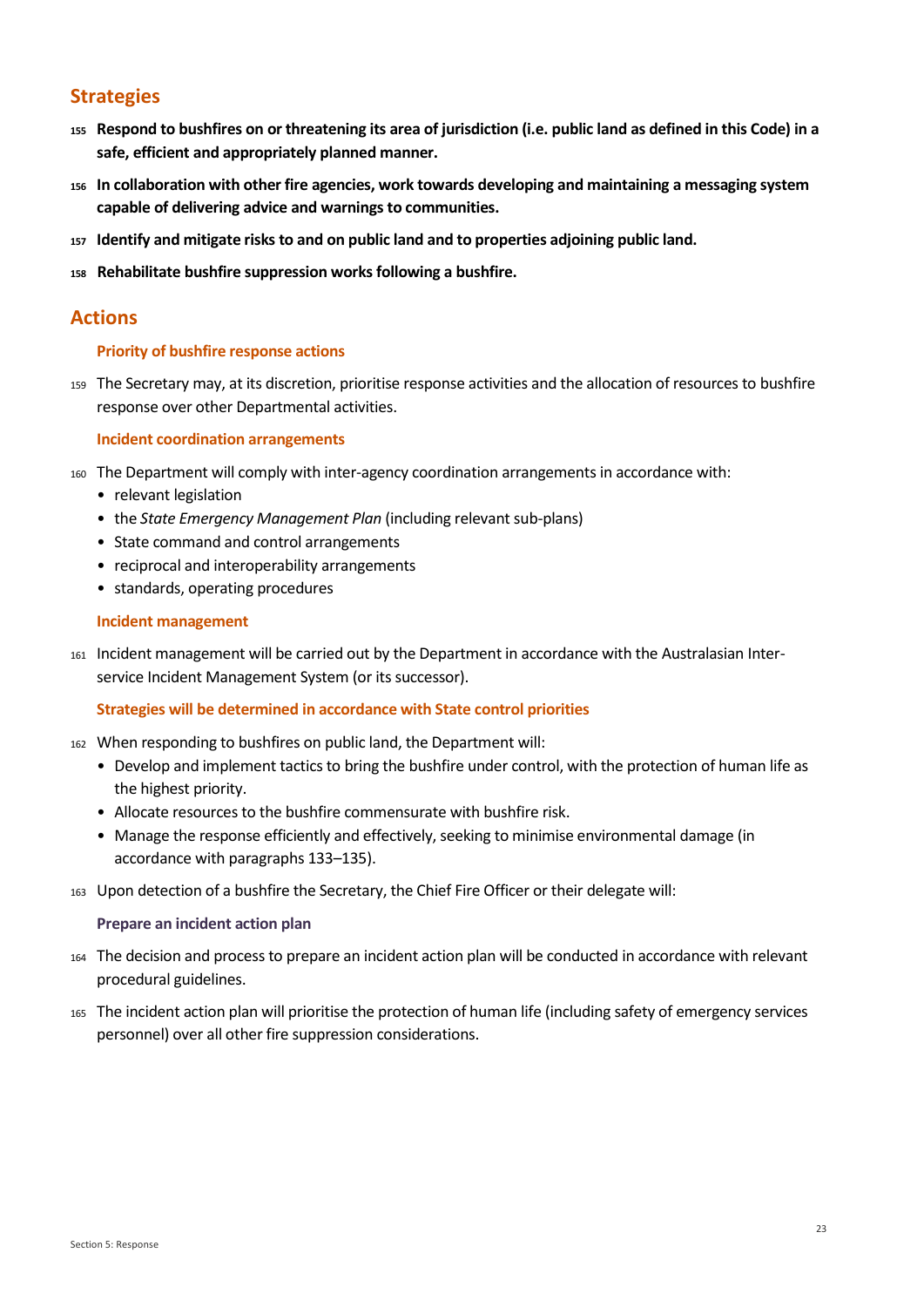#### **Inform the community**

- <sup>166</sup> The Department will provide information about bushfire management activities on public land. This will include, but not be limited to, information about location of fires on public land.
- <sup>167</sup> The Department will issue advice and warnings if the Secretary considers it to be necessary for the purposes of protecting life and property to assist potentially affected communities make decisions, or if the Emergency Management Commissioner has delegated this task to the Secretary.
- <sup>168</sup> The decision and process to issue warnings and/or advice will be conducted in accordance with relevant legislation and procedural guidelines.

#### **Consider whether to recommend evacuation to threatened communities**

- <sup>169</sup> Where appropriate, recommend evacuation to threatened communities, with co-ordination by Victoria Police.
- <sup>170</sup> The decision and process to recommend evacuation will be conducted in accordance with relevant procedural guidelines.

#### **Local knowledge**

<sup>171</sup> The Department will involve, as far as practicable, people who can contribute local knowledge in planning response actions.

#### **Bushfire investigation**

- <sup>172</sup> The Department will investigate the origin and cause of bushfires on public land. If necessary, the Department may involve other agencies including Victoria Police and the CFA when investigating the origin and cause of bushfires.
- <sup>173</sup> The process to undertake an investigation will be conducted in accordance with relevant procedural guidelines.

#### **Emergency stabilisation and initial recovery phase**

- <sup>174</sup> The Incident Controller is responsible for managing the response to bushfire on public land, until the public land management entity resumes day-to-day management. The Incident Controller will initiate bushfire response actions, emergency stabilisation and initial recovery actions. The land management entity will resume day-to-day management responsibilities by agreement with the Incident Controller.
- <sup>175</sup> Where appropriate, the Incident Management Team (IMT) will remain active during the emergency stabilisation and initial recovery phase to support emergency services personnel and manage fatigue.
- <sup>176</sup> The transition from response to emergency stabilisation and initial recovery will commence as soon as practicable and after the risk to human life has been minimised. Emergency stabilisation and initial recovery includes:
	- identifying, assessing and treating emerging risks to human life, property, natural and cultural values
	- identifying risks to public land values (including natural and cultural values) and properties adjoining public land are and addressed
	- rehabilitating damage caused by suppression works
	- commencing emergency stabilisation activities
	- understanding loss and damage to public land.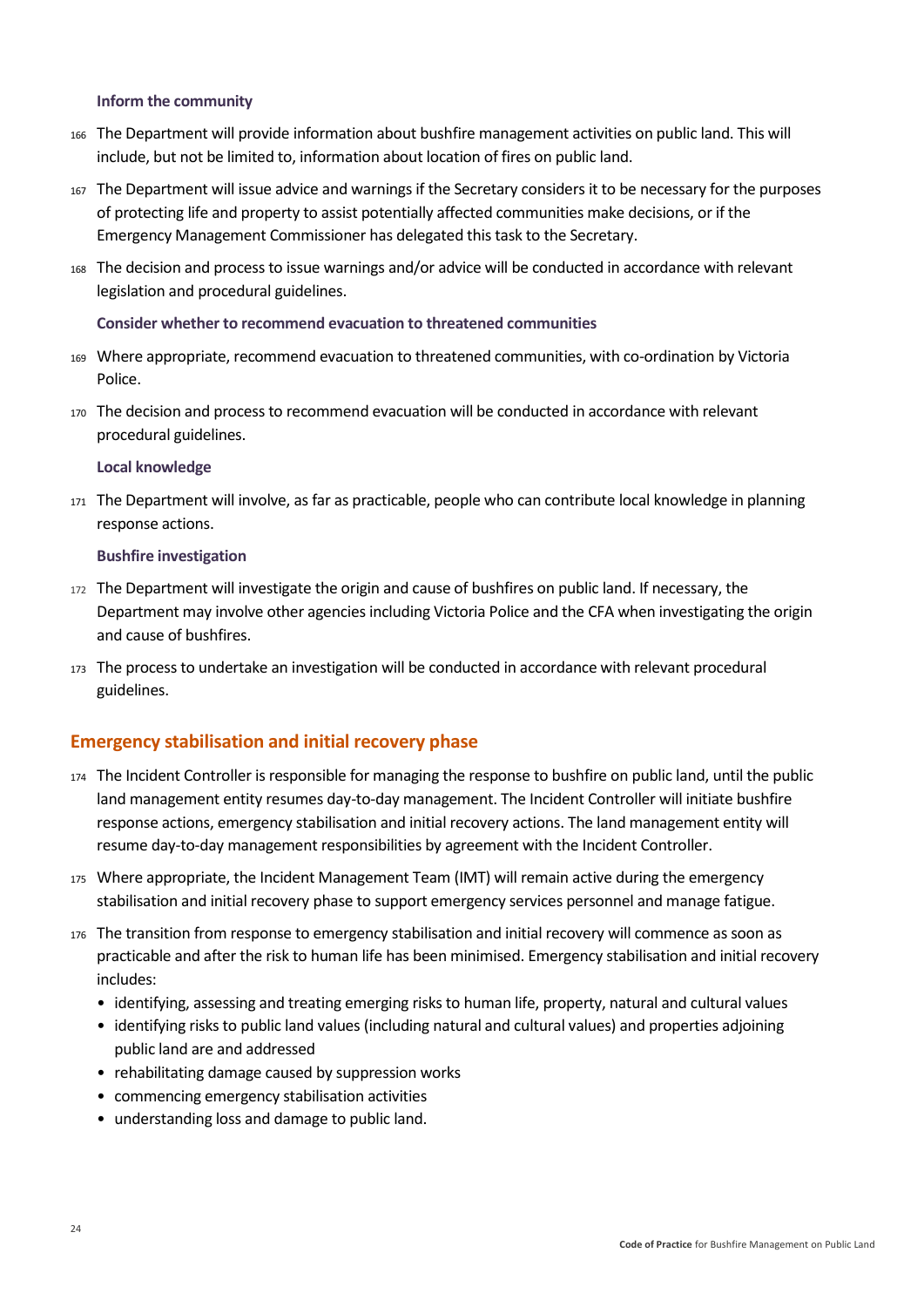#### **Recovery planning**

177 This process will form part of the Incident Controller's handover to the public land management entity and will detail works completed to date around safety, rehabilitation of fire suppression activities and risk to public land values and adjoining land.



#### **Figure 5. Phases of recovery**

#### **Debriefing**

- 178 At the end of each bushfire season, the Department will conduct a debriefing which may include an assessment of:
	- an investigation of safety issues which emerged during the season
	- the level of resources utilised
	- damage to assets or values from bushfires
	- strengths and weaknesses and opportunities for improvement.
- <sup>179</sup> Information from this debrief will be used to improve subsequent bushfire management actions and strategies.
- <sup>180</sup> At the end of each bushfire and planned burn, the Department will conduct an after action review covering:
	- tactics
	- performance
	- cost control
	- resource use
	- safety.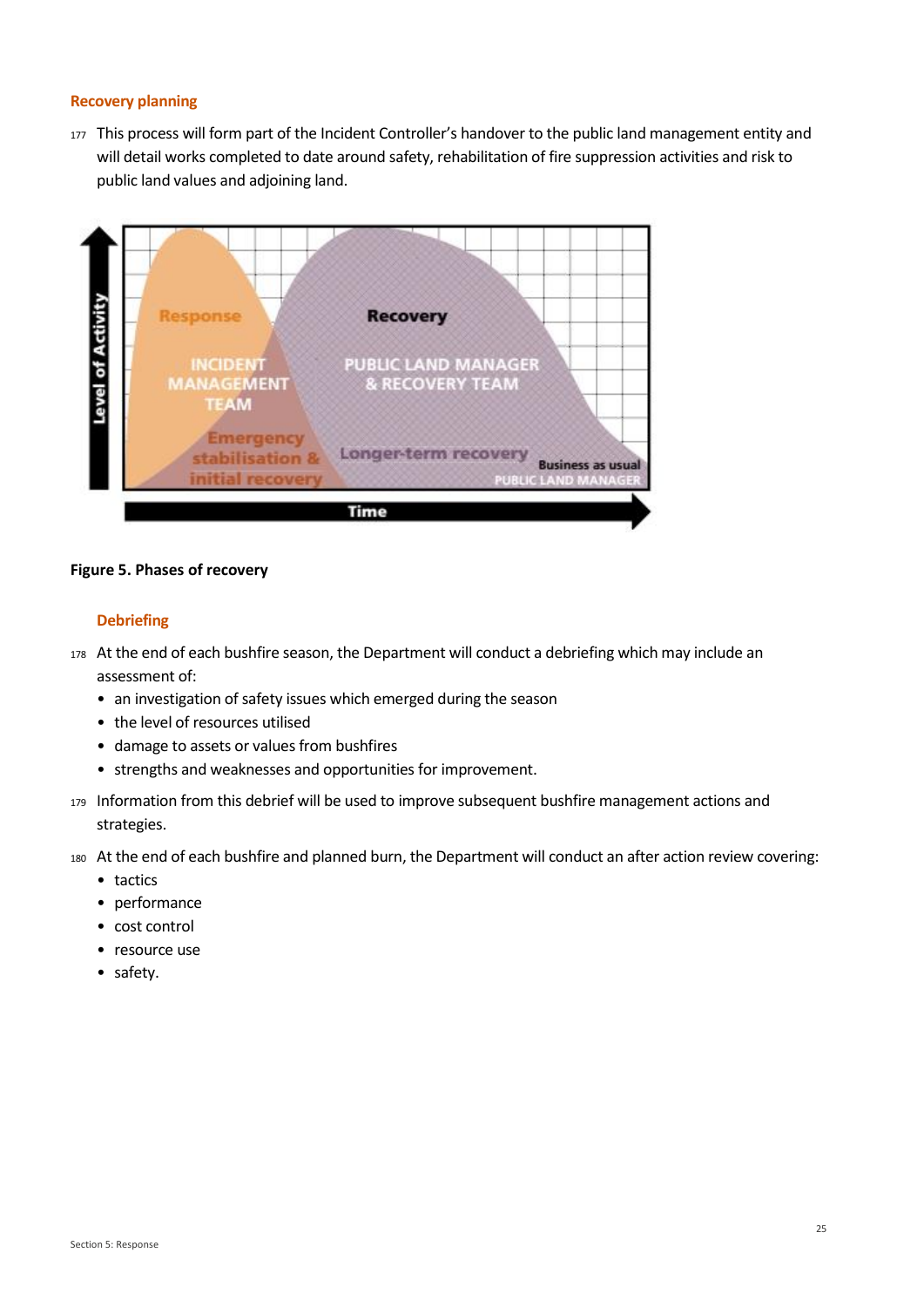# <span id="page-30-0"></span>Recovery

# Section 6

# <span id="page-30-1"></span>**Overview**

- <sup>181</sup> The Department is responsible for a range of recovery activities and will support the coordinating agency at the State and regional level in accordance with the State Emergency Management Plan. The Department will also work in collaboration with municipal councils who have recovery responsibilities at a local level.
- <sup>182</sup> If requested, the Department may contribute to broader community recovery managed by other government agencies*.*
- <sup>183</sup> Recovery of public land may be integrated with recovery activities on private land as appropriate, acknowledging that legislation and incident-specific initiatives will direct recovery activities.
- <sup>184</sup> Facilitating recovery and re-establishing safe access to public land supports regional communities return to normal function.
- <sup>185</sup> The bushfire recovery phase on public land follows the emergency stabilisation and initial recovery phase (see Response) and is the responsibility of the public land management entity and is specific to longer-term recovery activities.
- <sup>186</sup> Relevant procedural guidelines provide the specific instruction in relation to these activities.

## <span id="page-30-2"></span>**Outcomes**

- **<sup>187</sup> Risks to human life, communities, essential and community infrastructure, industries, the economy and the environment are mitigated following the damage caused by bushfire.**
- **<sup>188</sup>Fire-impacted communities are supported by re-establishing safe access to public land impacted by bushfire.**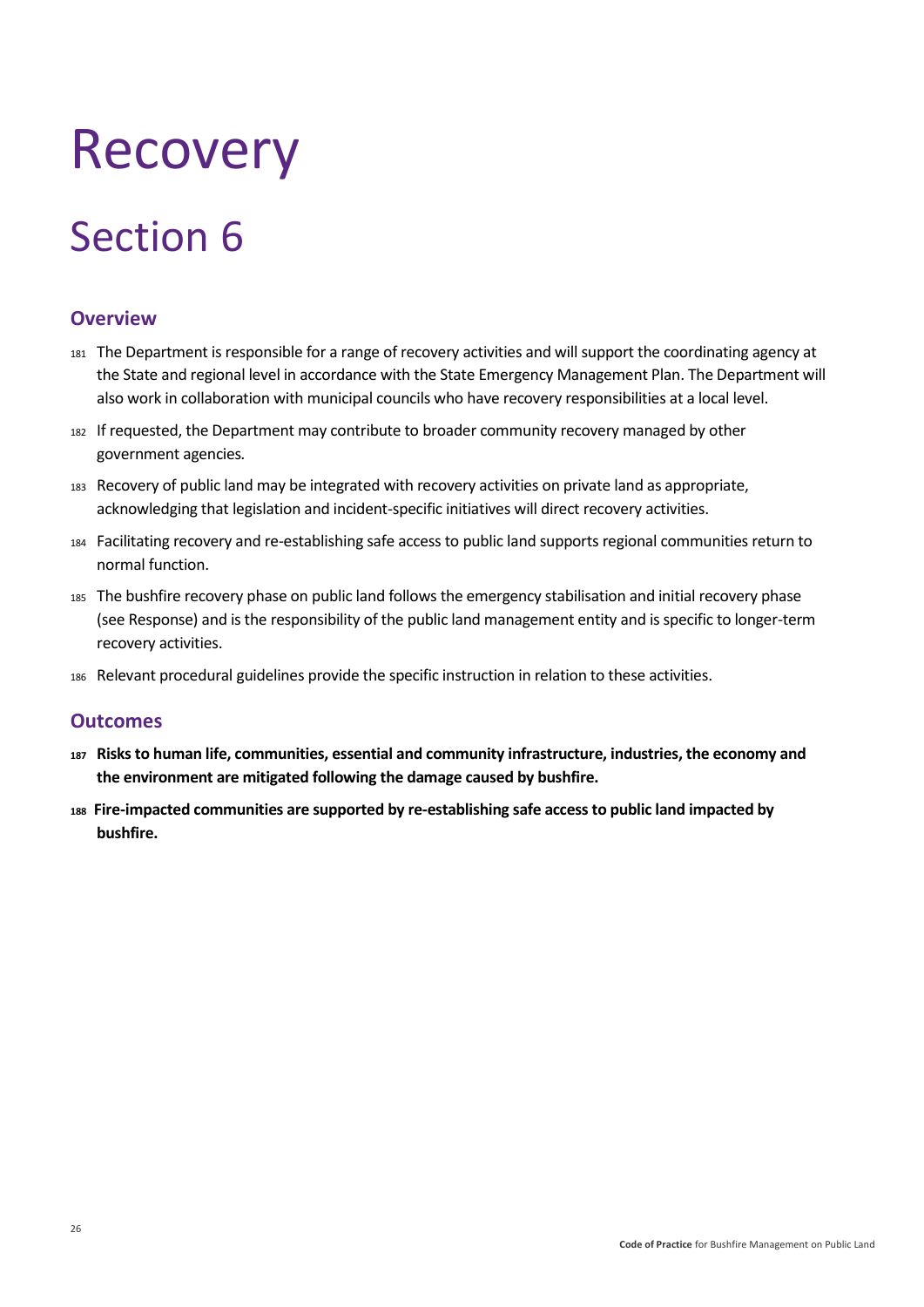# <span id="page-31-0"></span>**Strategies**

- **<sup>189</sup> Protect human life, property, natural and cultural values by stabilising public land, repairing damage and treating impacts that have resulted from bushfires.**
- **<sup>190</sup>Treat risks in priority order to re-establish access to public land in a timely manner to support fire impacted communities' return to normal daily life.**

### <span id="page-31-1"></span>**Actions**

#### **Responsibilities and phases during recovery**

<sup>191</sup> There are two main bushfire recovery phases specific to bushfires on public land:

#### **Emergency Stabilisation and Initial Recovery (see 'Response')**

<sup>192</sup> During this phase, the Incident Controller is responsible for ensuring that the tasks listed in paragraph 176 are undertaken.

#### **Longer-term Recovery**

- <sup>193</sup> This phase commences after the public land management entity has agreed with the Incident Controller to resume day-to-day management responsibilities.
- <sup>194</sup> During this phase, the public land management entity will work towards:
	- continuing public land stabilisation activities
	- continuing risk treatment in priority order
	- managing loss and damage to public land
	- identifying, assessing and treating any further risks (including risks to natural and cultural values) not identified or mitigated in the emergency stabilisation phase
	- acting upon any opportunities that have emerged as a result of the bushfire (e.g. weed removal works)
	- undertaking works that facilitate access to public land and the recovery of natural, cultural and built assets.
- <sup>195</sup> The transition of public land management responsibilities from response to recovery to business-as-usual supports the return to normal daily life for communities impacted by bushfires. This transition includes the following:
	- The public land management entity resumes responsibility for public land impacted by bushfire once the IMT has been disbanded.
	- The recovery phase ends when a recovery plan is implemented and identified key risks are mitigated and access to public land is restored (as appropriate).
	- Business-as-usual land management responsibilities will include the management of the residual risk.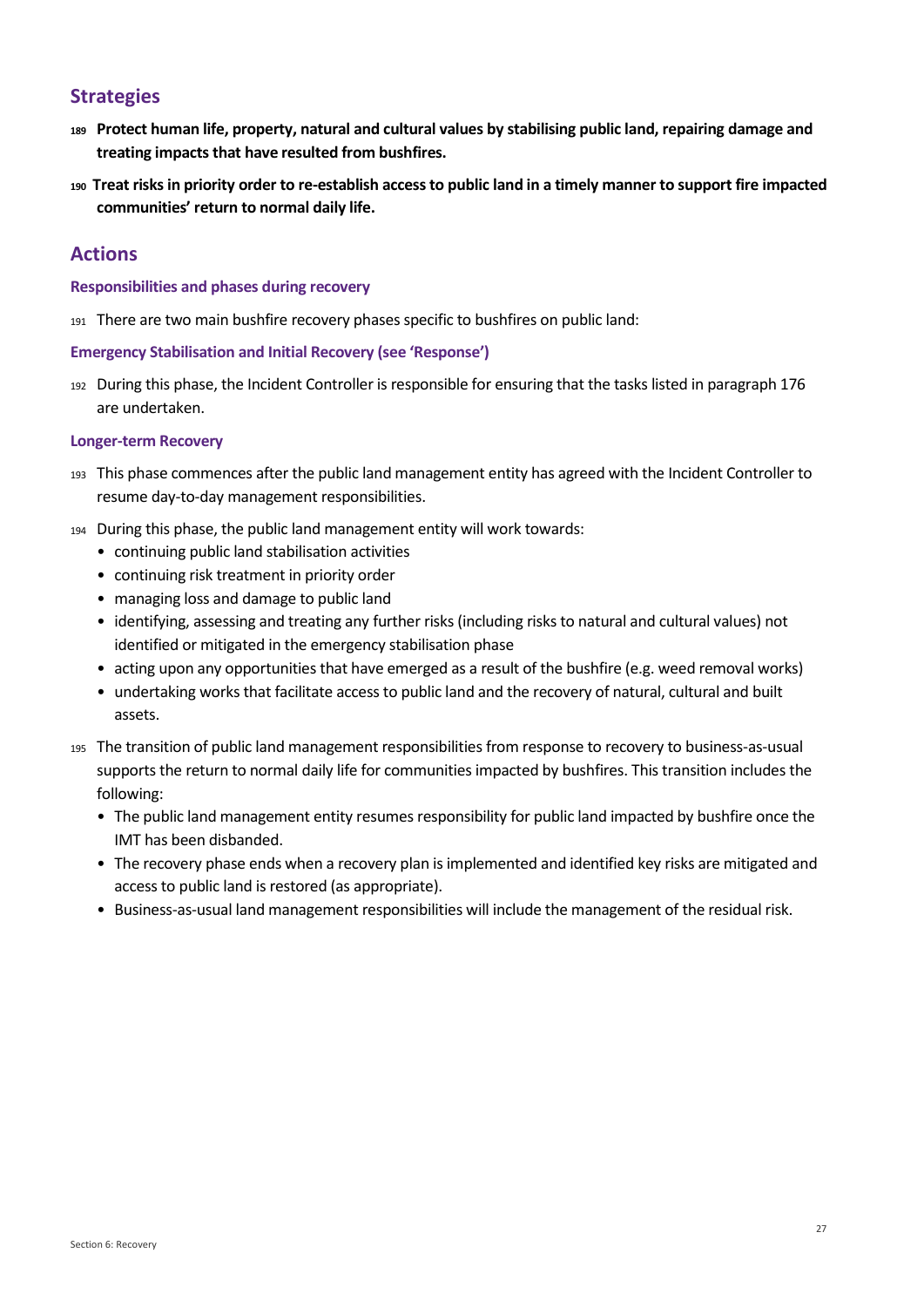#### **Recovery Plans**

- <sup>196</sup> Recovery plans identify workforce planning requirements to stabilise public land and set priorities to treat key risks to protect life, property, public land and support bushfire-impacted communities safe access to public land.
- 197 The decision and process to prepare a recovery plan will be conducted in accordance with relevant procedural guidelines.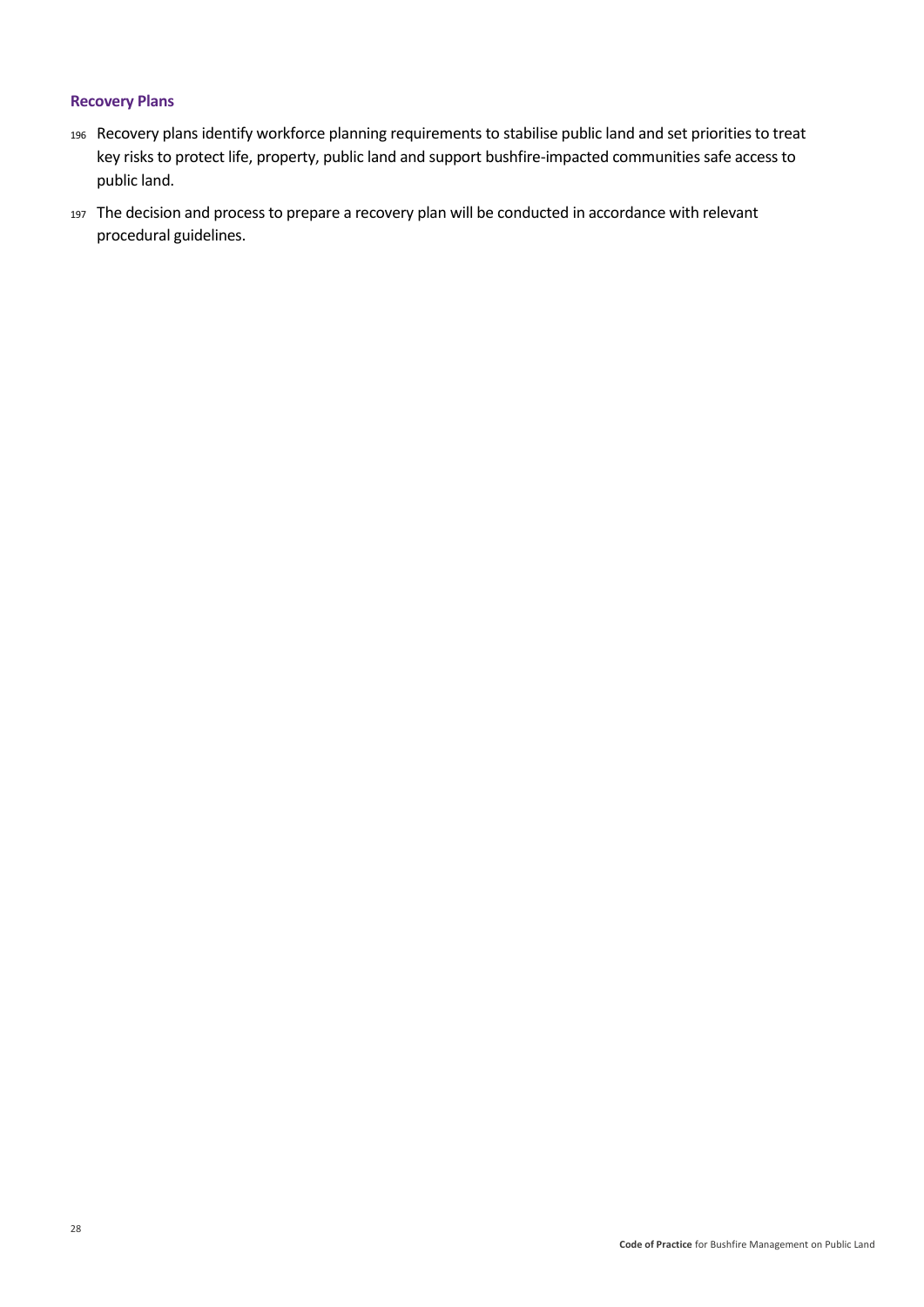# <span id="page-33-0"></span>Monitoring, evaluation and reporting

# Section 7

# <span id="page-33-1"></span>**Overview**

<sup>198</sup> The performance of bushfire management actions will be monitored, evaluated and reported to assess how well actions are achieving desired strategies, and, in particular, how the strategies are achieving the two primary objectives for bushfire management on public land. These actions will be modified if needed to improve the extent to which they achieve the desired strategies and objectives. This adaptive management approach is a key method for improving bushfire management.

## <span id="page-33-2"></span>**Outcomes**

- **<sup>199</sup> Continual learning and shared understanding of bushfires and bushfire management and their effects at a landscape scale.**
- **<sup>200</sup> Improved bushfire management strategies and actions.**
- **<sup>201</sup> Transparent implementation of bushfire management strategies and actions on public land.**

## <span id="page-33-3"></span>**Strategies**

- **<sup>202</sup> Undertake bushfire management to agreed standards, compliance against which is monitored, evaluated and reported.**
- **<sup>203</sup> Report in a manner that meets public accountability objectives.**
- **<sup>204</sup> Use the learnings from monitoring and evaluation to improve bushfire management and decision making.**
- **<sup>205</sup> Use the learnings from science, monitoring and evaluation to test and refine scientific and other models that support decision making.**
- **<sup>206</sup> Make the results of bushfire management strategies and actions and their impact on outcomes and objectives accessible.**
- **<sup>207</sup> Build the capacity of fire agency staff and interested parties to interpret the results of monitoring and evaluation in the context of bushfire management actions, strategies and objectives.**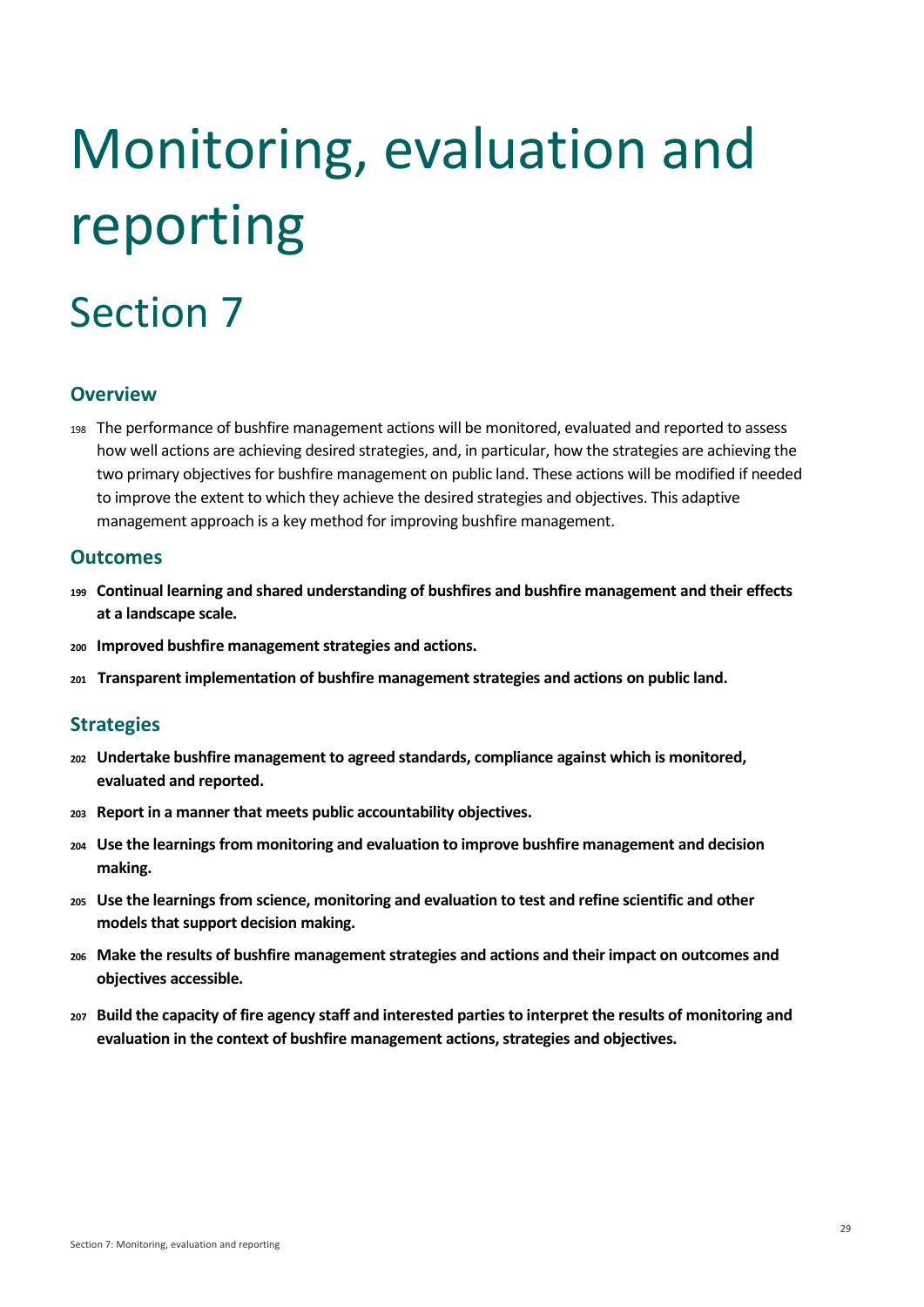# <span id="page-34-0"></span>**Actions**

- <sup>208</sup> The Department will prepare a framework for monitoring, evaluating and reporting on its bushfire management program.
- <sup>209</sup> The framework will:
	- Identify objectives for monitoring, evaluating and reporting on bushfire management, and explain how those objectives link with the two primary objectives for bushfire management on public land in this Code.
	- Specify key performance indicators against which the monitoring objectives will be assessed.
	- Identify key accountabilities for monitoring, evaluation and reporting.
	- Identify how the data collected through monitoring will be used to improve bushfire management strategies and actions.
	- Specify quality assurance standards (process standards) against which bushfire management actions will be evaluated to determine if they are of sufficient quality.
	- Specify quality control standards (product standards) which will require results of bushfire management actions to be of an acceptable quality.
	- Identify training and support requirements to support capacity building of staff and interested parties.

#### **Monitoring**

- <sup>210</sup> The Department will monitor the efficiency of bushfire management actions and the effectiveness of bushfire management strategies on the two primary objectives for bushfire management on public land:
	- Minimise the impact of major bushfires on human life, communities, essential and community infrastructure, industries, the economy and the environment. Human life will be afforded priority over all other considerations.
	- Maintain or improve the resilience of natural ecosystems and their ability to deliver services such as biodiversity, water, carbon storage and forest products.
- <sup>211</sup> Monitoring programs will focus on areas where the results are likely to have the biggest impact on decision making. These areas include:
	- the effects and effectiveness of mitigation strategies in landscapes where bushfires have the highest potential to impact on communities
	- ecosystems that are most valuable and vulnerable to the impact of major bushfires and inappropriate fire regimes.
- <sup>212</sup> Monitoring programs will also focus on:
	- mapping the extent and severity of bushfires and planned burns
	- the effects of different burning strategies.
- <sup>213</sup> Monitoring will be supported by scientific research that focuses on:
	- fire behaviour and hazard
	- the impacts of bushfire management actions
	- fire ecology and ecosystem resilience
	- financial, social and economic costs and benefits of various bushfire management strategies
	- developing models, indicators and methods for evaluating performance.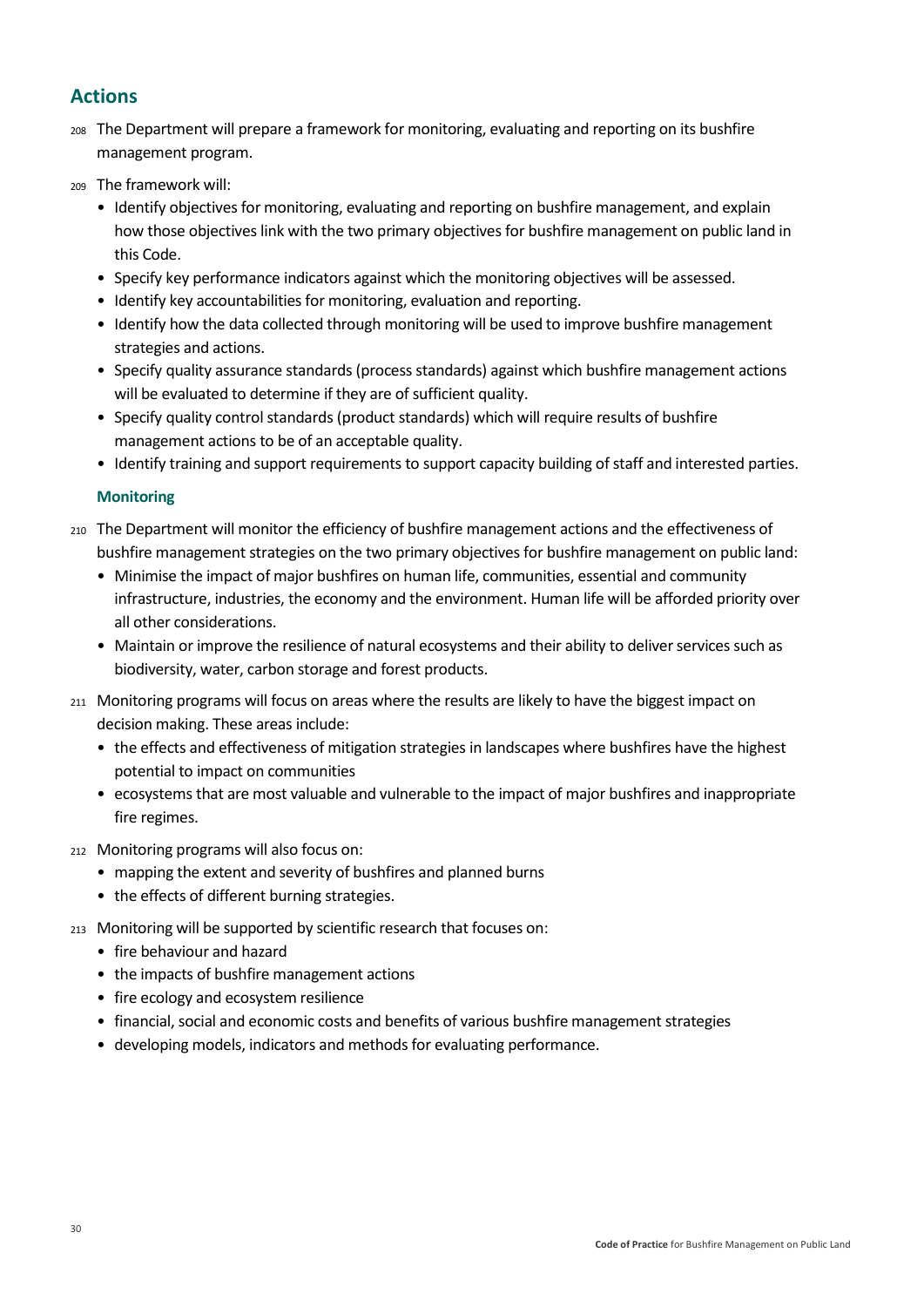- <sup>214</sup> Monitoring will aim to promote understanding of the impacts of bushfire management actions and strategies at a range of spatial and time scales, for example from short-term local impacts to longer-term landscape impacts.
- <sup>215</sup> The Department will aim to inform and be informed by monitoring programs that other agencies undertake across public and private land.
- <sup>216</sup> The Department will undertake monitoring actions as required by other agencies.

#### **Evaluation**

- <sup>217</sup> Two landscape level indicators (risk of major bushfires impacting on communities and ecological resilience) set in bushfire management strategies will be used to evaluate the efficiency of bushfire management actions and the effectiveness of bushfire management strategies achieving the two primary objectives for bushfire management on public land.
- <sup>218</sup> Learnings from evaluation will be used to:
	- Improve how bushfire management is used to reduce the impact of major bushfires and to maintain or improve ecological resilience.
	- Refine and test scientific and management decision support models.
	- Improve bushfire management planning, strategies and actions.
- <sup>219</sup> The Department will use benchmark data from other jurisdictions and industries to assist in assessing efficiency of its bushfire management program when practicable.

#### **Reporting**

- <sup>220</sup> The Department will report in a manner that meets public accountability objectives.
- <sup>221</sup> The Department will aim to continually learn from and improve its practices and acknowledges that a range of parties are interested in this. Parties include the government, the community, interest groups, other agencies and land managers. The Department will have a range of reporting mechanisms to meet their information requirements.
- <sup>222</sup> The Department will make publicly accessible information about:
	- the performance of its bushfire management actions, and the status of achievements of strategies and objectives
	- information gained from monitoring and evaluation activities
	- how well bushfire management actions and strategies are achieving the two primary objectives for bushfire management on public land.
- <sup>223</sup> Information from monitoring and evaluation will be made available in ways that increases the capacity to interpret the information and apply it to their local situation.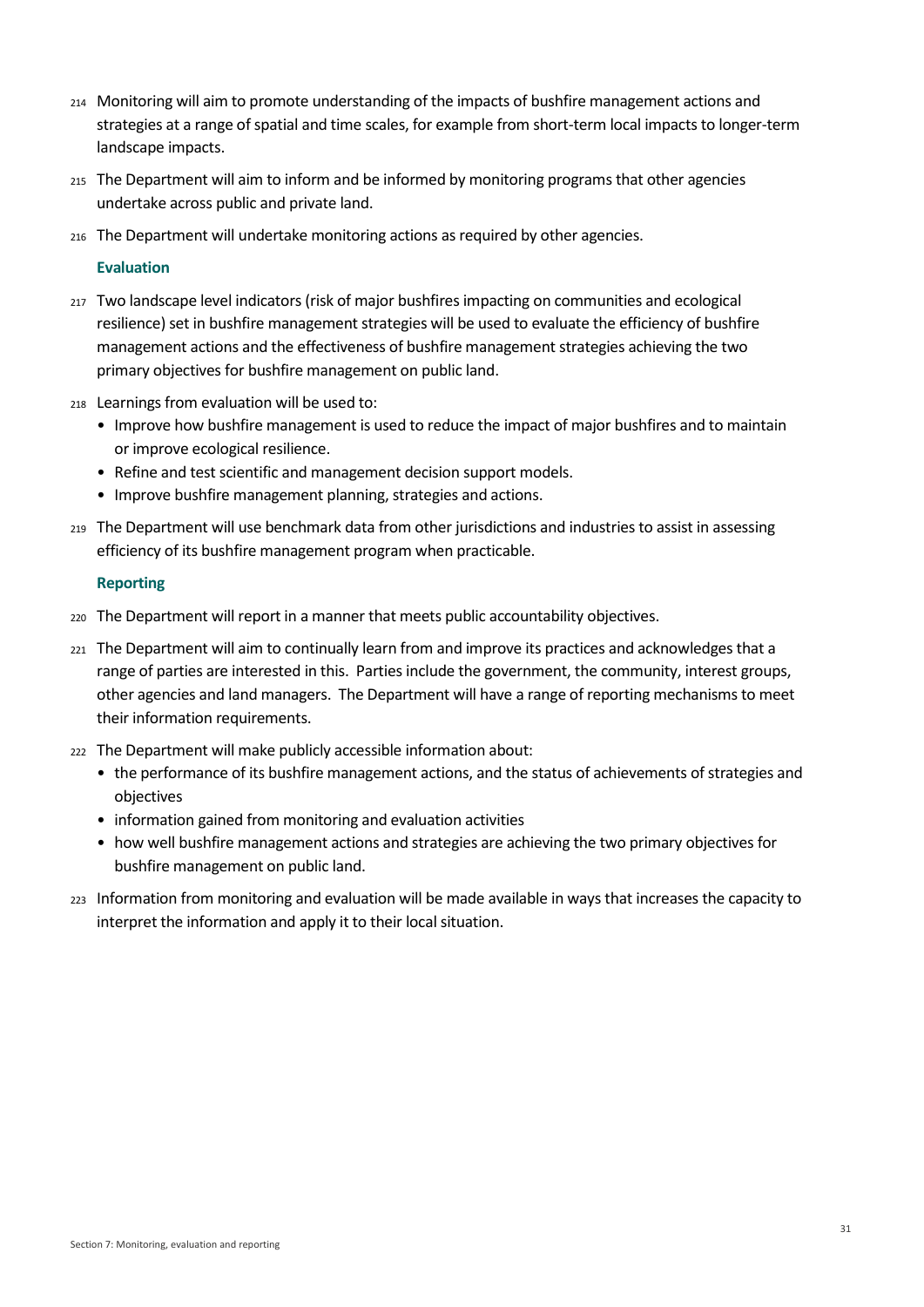- <sup>224</sup> The Department will prepare reports over various timeframes focusing on different aspects of its work:
	- Action reporting will be undertaken annually and focus on the efficiency of the actions (for example the level of planned burning).
	- Strategy reporting will be undertaken at least every five years and focus on the effectiveness of bushfire management strategies to reduce risks to bushfire management objectives.
	- Objective reporting will be undertaken every ten years and focus on the achievement of identified objectives for bushfire management on public land.
- <sup>225</sup> The Department will provide reports as required by legislation, such as reports to the Emergency Management Commissioner required under the *Emergency Management Act 2013* and the *Forests Act 1958.*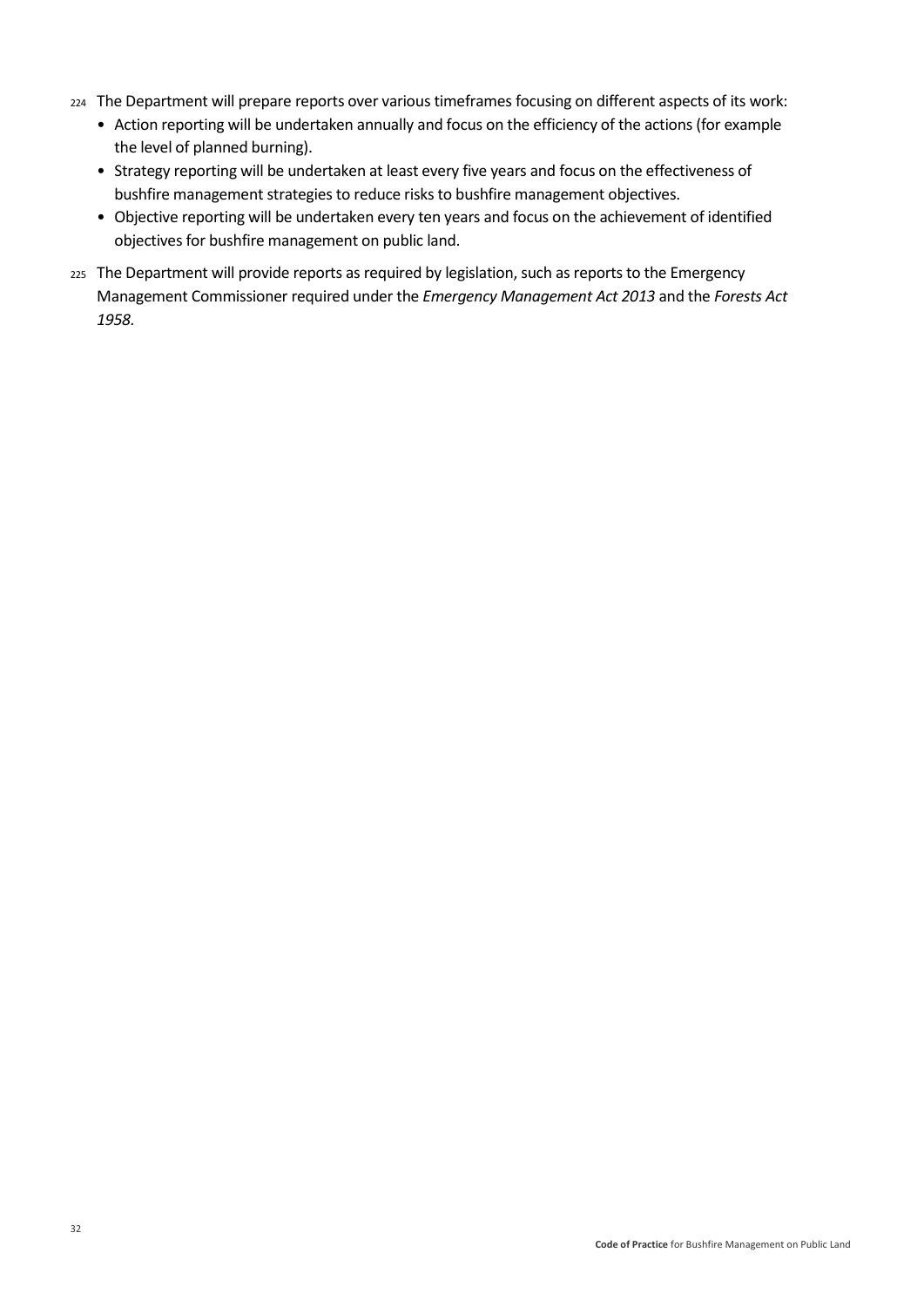# <span id="page-37-0"></span>Definitions

#### **Authorised Officer**

<sup>226</sup> Authorised Officer means an Authorised Officer appointed under Part 9 of the *Conservation Forests and Lands Act 1987*.

#### **Bushfire**

227 A general term used to describe a fire in any vegetation.

#### **Bushfire management**

- <sup>228</sup> All those activities undertaken to reduce bushfire hazard and impacts on communities, industries and the environment including:
	- actions directed to risk management, prevention, preparedness, fuel management, response, recovery, monitoring, evaluation and reporting.
	- actions under legislation, policy, planning, community engagement, training, equipment, communications, and research.
	- the use of fire to meet land management and ecological objectives.

#### **Department**

<sup>229</sup> The Victorian Department of Environment, Land, Water and Planning or its future equivalent.

#### **Fire Protected Area**

- <sup>230</sup> As defined under the *Forests Act 1958*, includes any land, which is
	- (a) within any public land (as defined in this Code); or
	- (b) (unless excised in accordance with the *Forests Act 1958*) within 1.5 km of
		- i any reserved forest or area of unoccupied Crown land proclaimed as a protected forest;
		- ii any national park; or
		- iii any protected public land.
	- (c) Protected forest means all unoccupied Crown land proclaimed as such under the *Forests Act 1958* or any corresponding previous enactment, and every unused road and every water frontage as defined in the *Land Act 1958*.

#### **Planned burning**

<sup>231</sup> The deliberate application of fire under specified environmental conditions to a predetermined area and at the time, intensity and rate of spread required to achieve planned resource management objectives.

#### **Protected public land**

<sup>232</sup> Any lands of the Crown other than State forest or national park, declared or deemed to be protected public land under Section 62 of the *Forests Act 1958*.

#### **Public Land**

<sup>233</sup> All State forest, national park and protected public land as defined under the *Forests Act 1958* (or its future equivalent).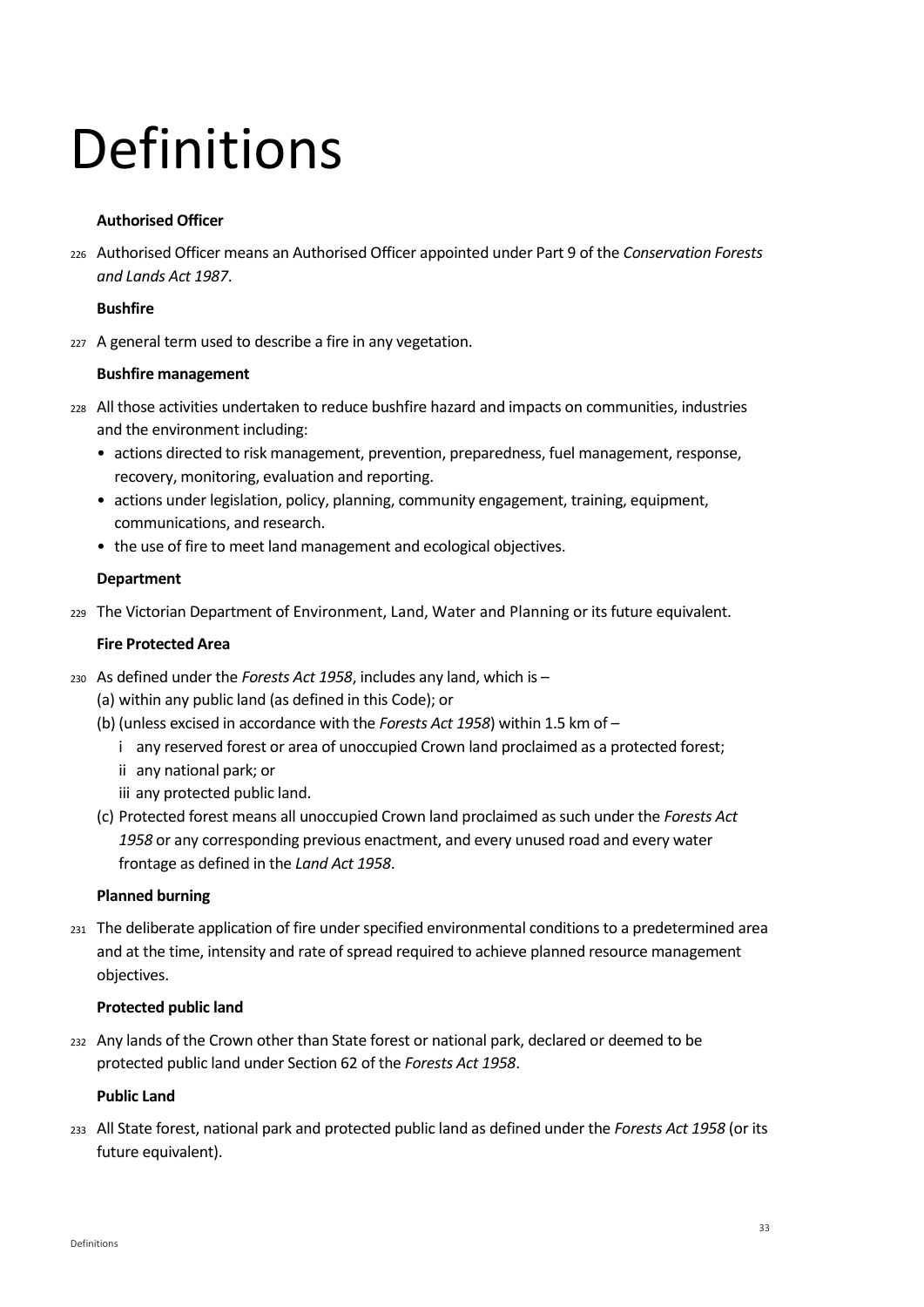#### **Relevant procedural guidelines**

<sup>234</sup> Documents of an operational nature including Departmental guidelines, manuals, policies and procedures.

#### **Secretary**

<sup>235</sup> The Secretary to the Department of Environment, Land, Water and Planning, a body corporate established under the *Conservation, Forests and Lands Act 1987*.

#### **Other definitions**

<sup>236</sup> Other definitions are available in the Australasian Fire and Emergency Service Authorities Council Glossary and the Department's Fire Management Glossary.